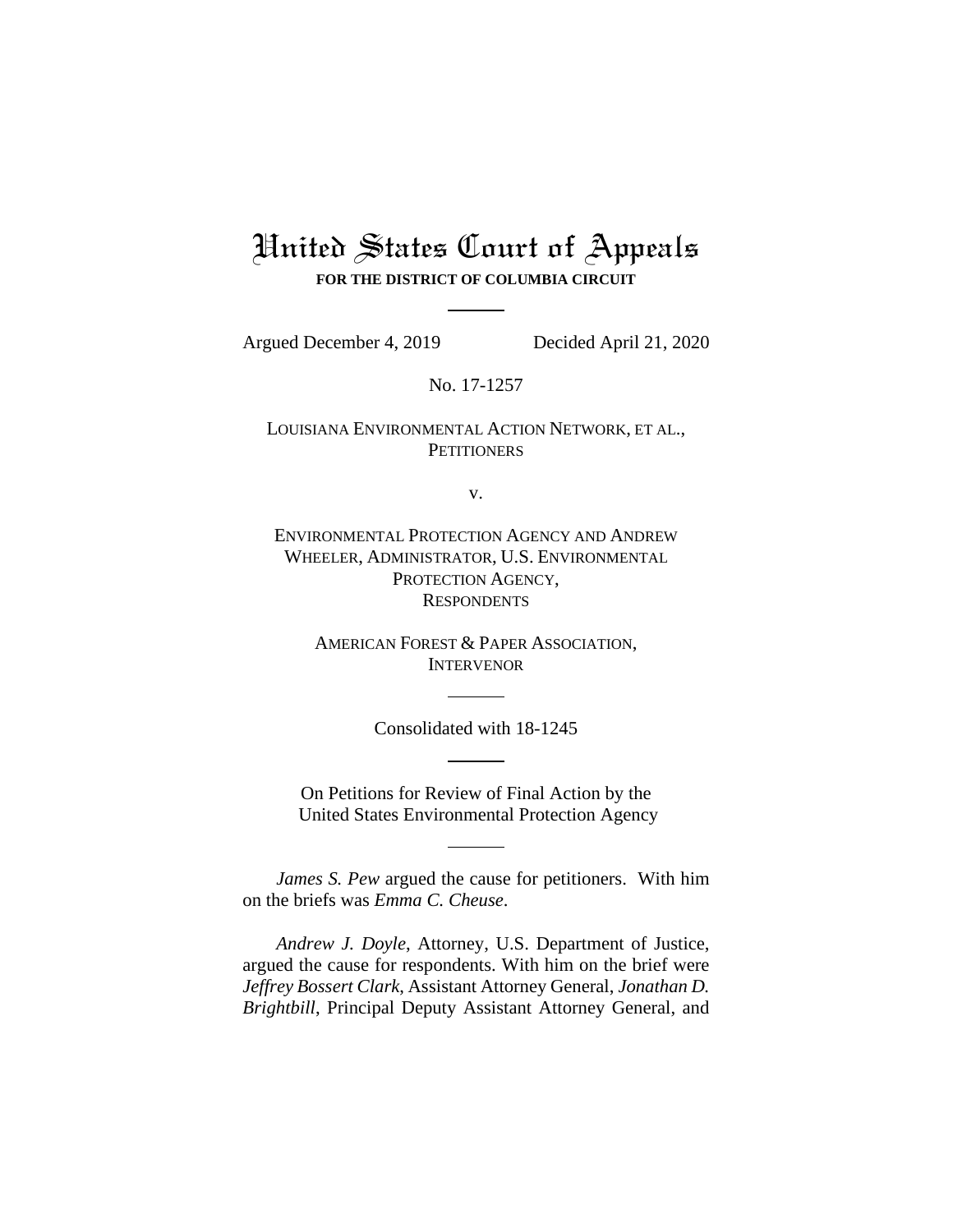*Scott Jordan*, Attorney, U.S. Environmental Protection Agency.

*Shannon S. Broome*, *Charles H. Knauss*, *Alexandra K. Hamilton*, *Jeffrey A. Knight*, and *David M. Friedland* were on the brief for *amici curiae* Air Permitting Forum, et al. in support of respondents.

*Russell S. Frye* argued the cause and filed the brief for intervenor.

Before: HENDERSON and PILLARD, *Circuit Judges*, and SENTELLE, *Senior Circuit Judge*.

Opinion for the Court filed by *Circuit Judge* PILLARD.

Dissenting opinion filed by *Senior Circuit Judge*  SENTELLE.

PILLARD, *Circuit Judge*: One of the ways that the Clean Air Act (the Act), 42 U.S.C. §§ 7401 *et seq.*, controls hazardous air pollutants like dioxins, mercury, polycyclic organic matter, and dozens of others is by requiring EPA to set "emission standards" applicable to each category of "major sources" of such pollutants, *id.* § 7412(d)(1). It is well established under our precedent that the Act requires each source category's emission standard to address every recognized hazardous pollutant that the source category is known to emit. *See Nat'l Lime Ass'n v. EPA*, 233 F.3d 625, 634 (D.C. Cir. 2000). No party seriously disputes that interpretation, nor could it. The problem here is that in promulgating the emission standard for pulp mill combustion sources in 2001 EPA addressed some but not all the hazardous air pollutants they are known to emit. *See* Final Rule: National Emission Standards for Hazardous Air Pollutants for Chemical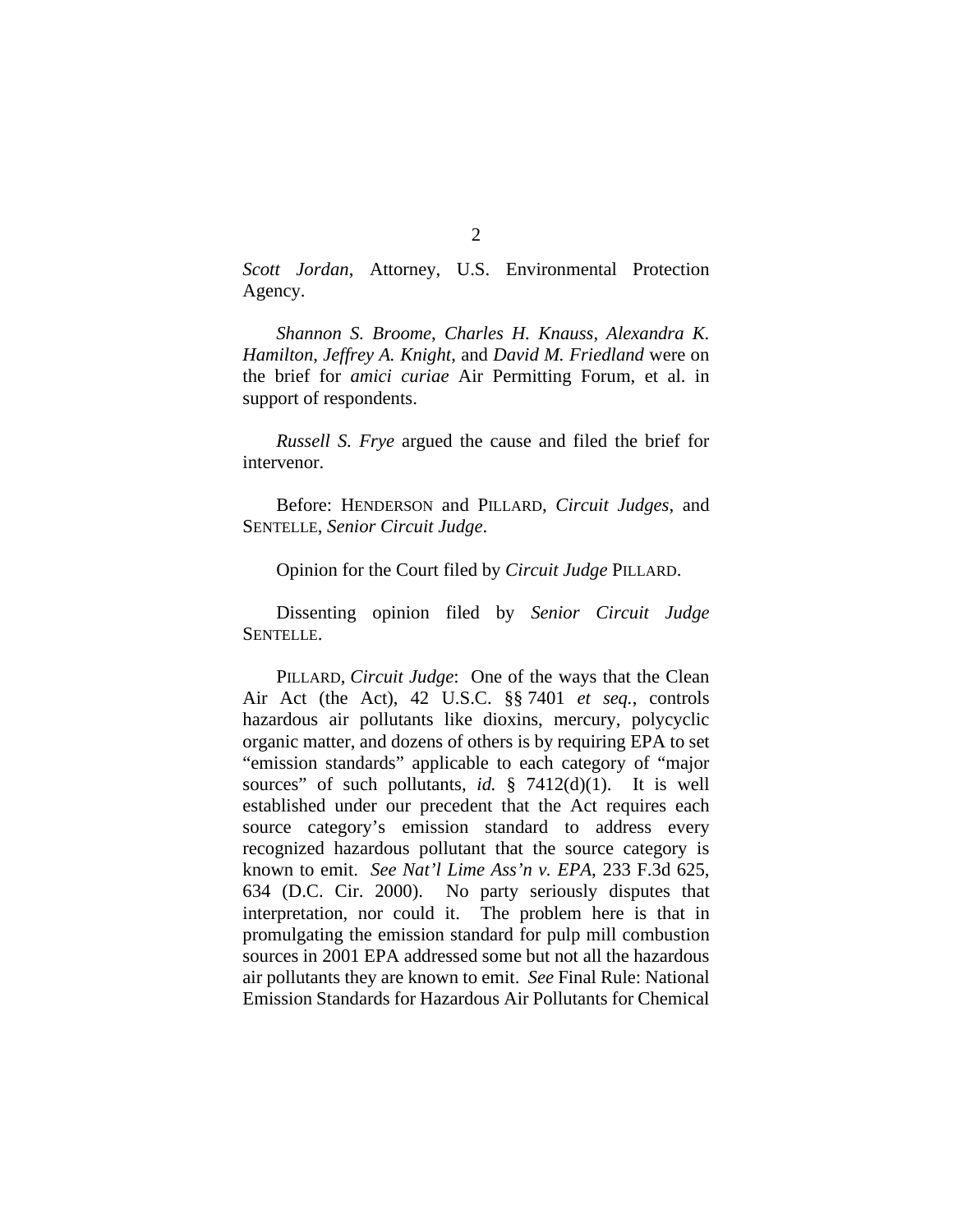Recovery Combustion Sources at Kraft, Soda, Sulfite, and Stand-Alone Semichemical Pulp Mills, 66 Fed. Reg. 3,180 (Jan. 12, 2001) (2001 Rule) (codified at 40 C.F.R. pt. 63, subpt. MM).

In the past when EPA left out requisite limits from a source category's emission standard, it has acted during its congressionally mandated periodic review of that standard under section  $112(d)(6)$  to revise it to include the necessary limits. The Act requires EPA every eight years to "review, and revise as necessary" each of the "emission standards" it has promulgated under section 112—and to do so "taking into account developments in practices, processes, and control technologies." 42 U.S.C. § 7412(d)(6). In 2017, EPA (belatedly) conducted its first section 112(d)(6) review and revision of the 2001 pulp mill combustion source emission standard, but this time it decided to review only the standard's limits on emissions of the toxics the standard already controlled, leaving unlimited several other hazardous toxics that the sources are known to emit but that were left out of the 2001 Rule. *See* Final Rule: National Emission Standards for Hazardous Air Pollutants for Chemical Recovery Combustion Sources at Kraft, Soda, Sulfite, and Stand-Alone Semichemical Pulp Mill*s*, 82 Fed. Reg. 47,238 (Oct. 11, 2017) (2017 Rule).

The parties here dispute whether it was "necessary" under section  $112(d)(6)$  for EPA to calculate the missing emission limits and "revise" the incomplete "emission standard" promulgated in 2001 to include them. Environmental petitioners challenge as both contrary to law and arbitrary the 2017 Rule's failure to correct the standard's acknowledged under-inclusiveness during the section  $112(d)(6)$  review. EPA agrees that the Act requires it to set controls in accordance with the method described in section  $112(d)(2)-(3)$  for every air toxic a source category emits. As counsel for EPA put it at oral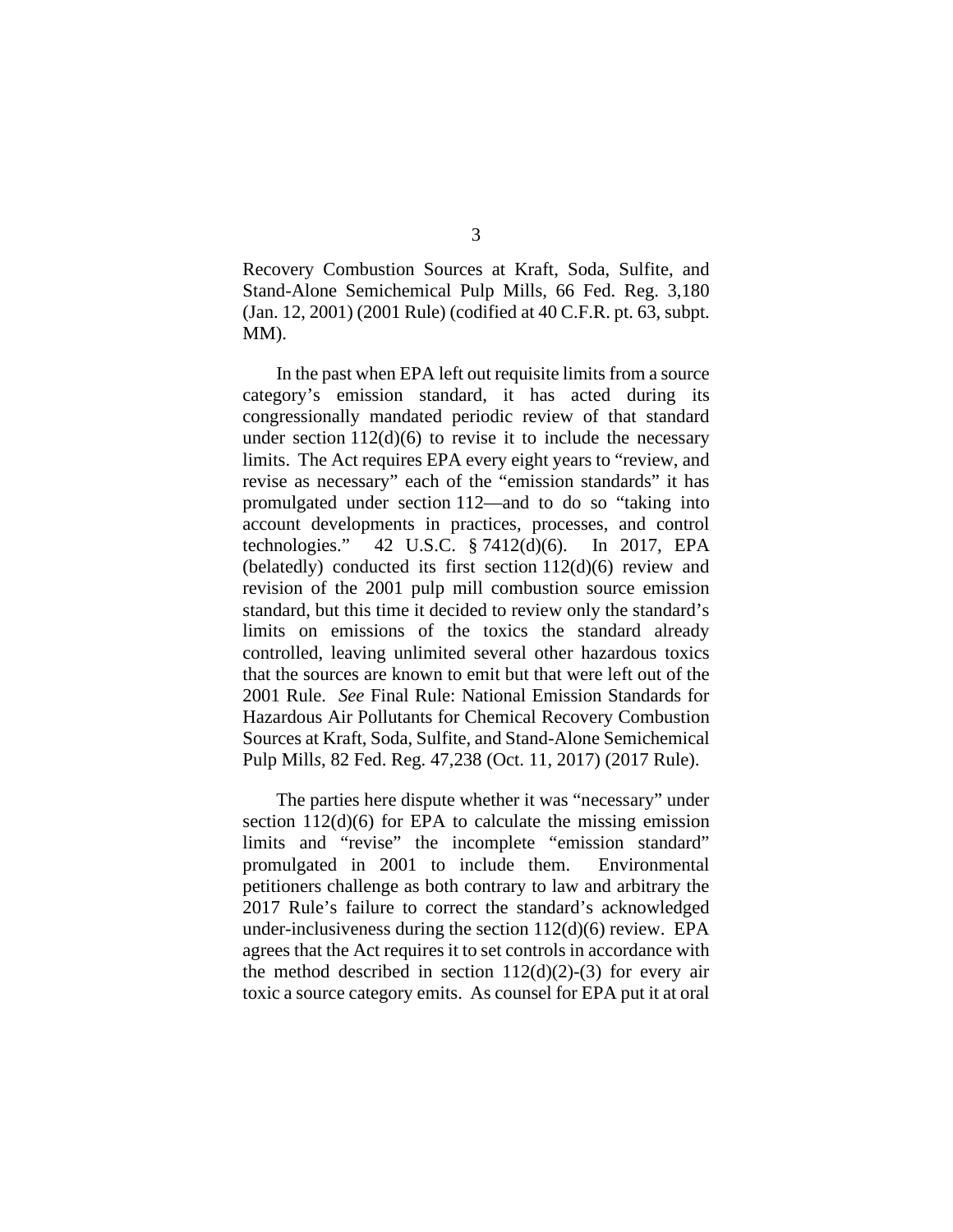argument, "[t]his case is not about whether EPA has an obligation to set emission standards for each and every [air toxic] from a source category: It does. *National Lime* in 2000 established that." Oral Arg. Rec. at 17:53-18:08. But EPA contends that section  $112(d)(6)$  is unambiguous in confining the requisite periodic review to whatever pollutants an existing standard already controls, and "creates no obligation for EPA" to consider any "pollutants not previously addressed." EPA Br. 2. EPA thinks Congress left the Agency to decide when to finish the job: In EPA's view, it *may* but is not *required to* address during section 112(d)(6) review any listed but still uncontrolled hazardous air pollutants the source category emits. And the Agency says it decided not to do so here because of time constraints that, it claims, left it with inadequate information to calibrate the limits. Intervenor American Forest and Paper Association takes a more restrictive view of EPA's authority, insisting that, to protect industry's entitlement to repose, any challenge to the standard's underinclusiveness of listed air toxics should have been brought within 60 days after the 2001 Rule. *See* 42 U.S.C. § 7607(b)(1). Petitioners respond that they have timely raised a meritorious challenge to EPA's 2017 Rule. Petitioners also challenge EPA's denial of their petition for reconsideration, contending that EPA's central rationale—that it lacked time to promulgate the missing limits, and had no legal obligation to do so during its section 112(d)(6) review—appeared for the first time in the Final Rule, depriving the public of an opportunity to comment.

We hold that, because the Act necessitates section 112 compliant emission standards for each source category, and section 112(d)(6) requires EPA at least every eight years to review and revise emission standards "as necessary," EPA's section 112(d)(6) review of a source category's emission standard must address all listed air toxics the source category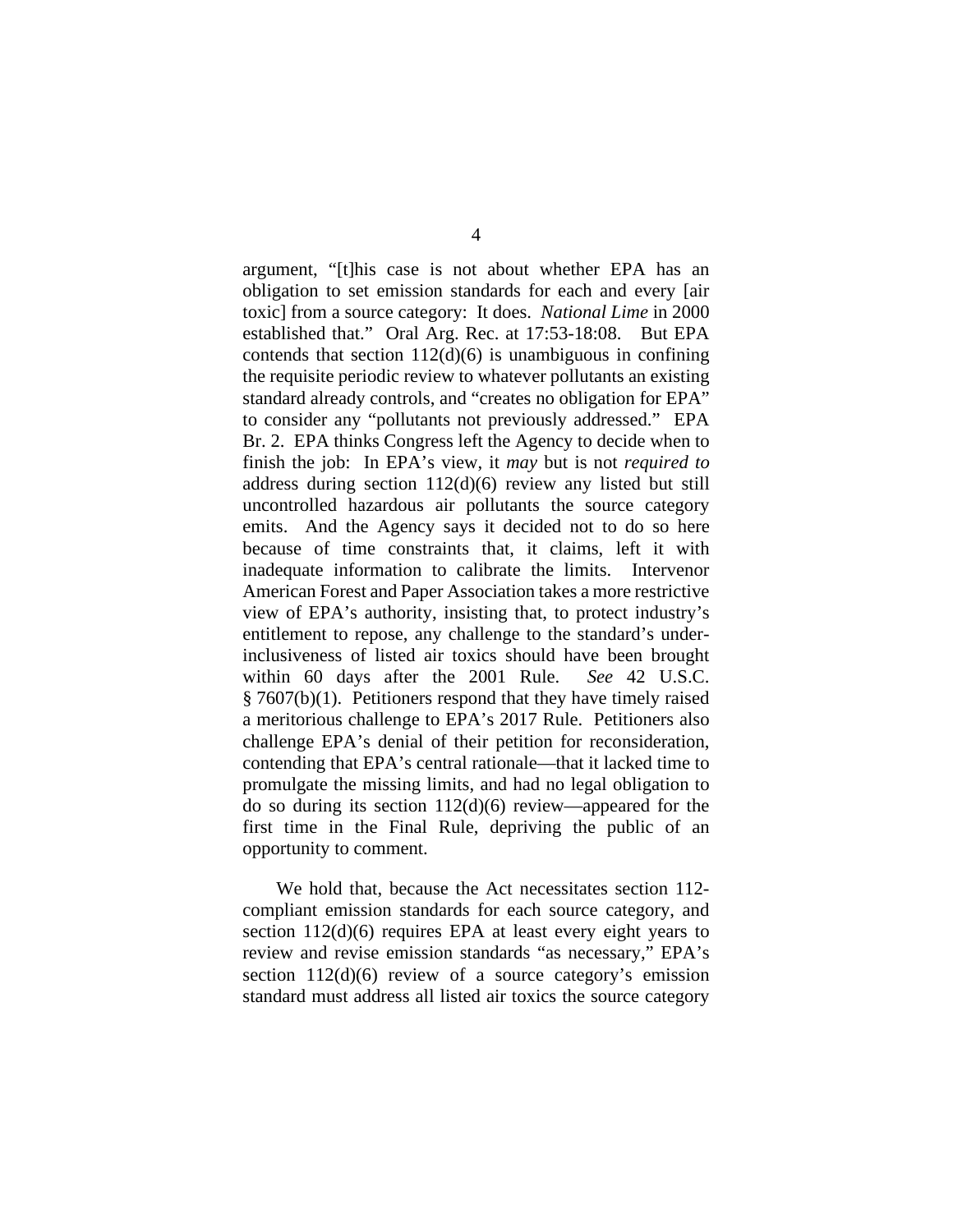emits. The 2017 Rule failed to do so. We accordingly grant the petition and remand the 2017 Rule without vacatur, and direct EPA to set limits on the listed air toxics that pulp mill combustion sources are known to emit but that EPA has yet to control. In light of the remand, we dismiss as moot the denial of the petition for reconsideration.

#### **I. BACKGROUND**

#### **A. The Clean Air Act Amendments**

When Congress enacted the Clean Air Amendments of 1970, it directed EPA to identify and regulate hazardous air pollutants. Pub. L. No. 91-604, § 4(a), 84 Stat. 1676, 1678-80 (codified as amended at 42 U.S.C. §§ 7407-09). Two decades on, "[d]issatisfied with EPA's progress in identifying hazardous air pollutants, Congress amended the Act in 1990 to name nearly 200 such pollutants" and "charged EPA with identifying sources of those pollutants and setting emission standards for them." *Nat'l Ass'n for Surface Finishing v. EPA*, 795 F.3d 1, 4 (D.C. Cir. 2015); see *Nat'l Lime Ass'n*, 233 F.3d at 634 ("Congress added the list of pollutants to be regulated, regulation deadlines, and minimum stringency requirements to the Clean Air Act precisely because it believed EPA had failed to regulate enough HAPs [Hazardous Air Pollutants] under previous air toxics provisions."). The initial list of air toxics that Congress compiled to make up for EPA's slow start appears at section 112(b)(1). 42 U.S.C. § 7412(b)(1).

Section 112 of the Act, added as part of the 1990 Amendments, mandates EPA's regulation of those listed air toxics. *See* Clean Air Act Amendments, Pub. L. No. 101-549, § 301, 104 Stat. 2399, 2531-74 (1990) (1990 Amendments). Section 112(b) calls on EPA to build on the initial list Congress created to maintain an up-to-date list of air toxics. To that end, the Act requires EPA periodically to review and revise the list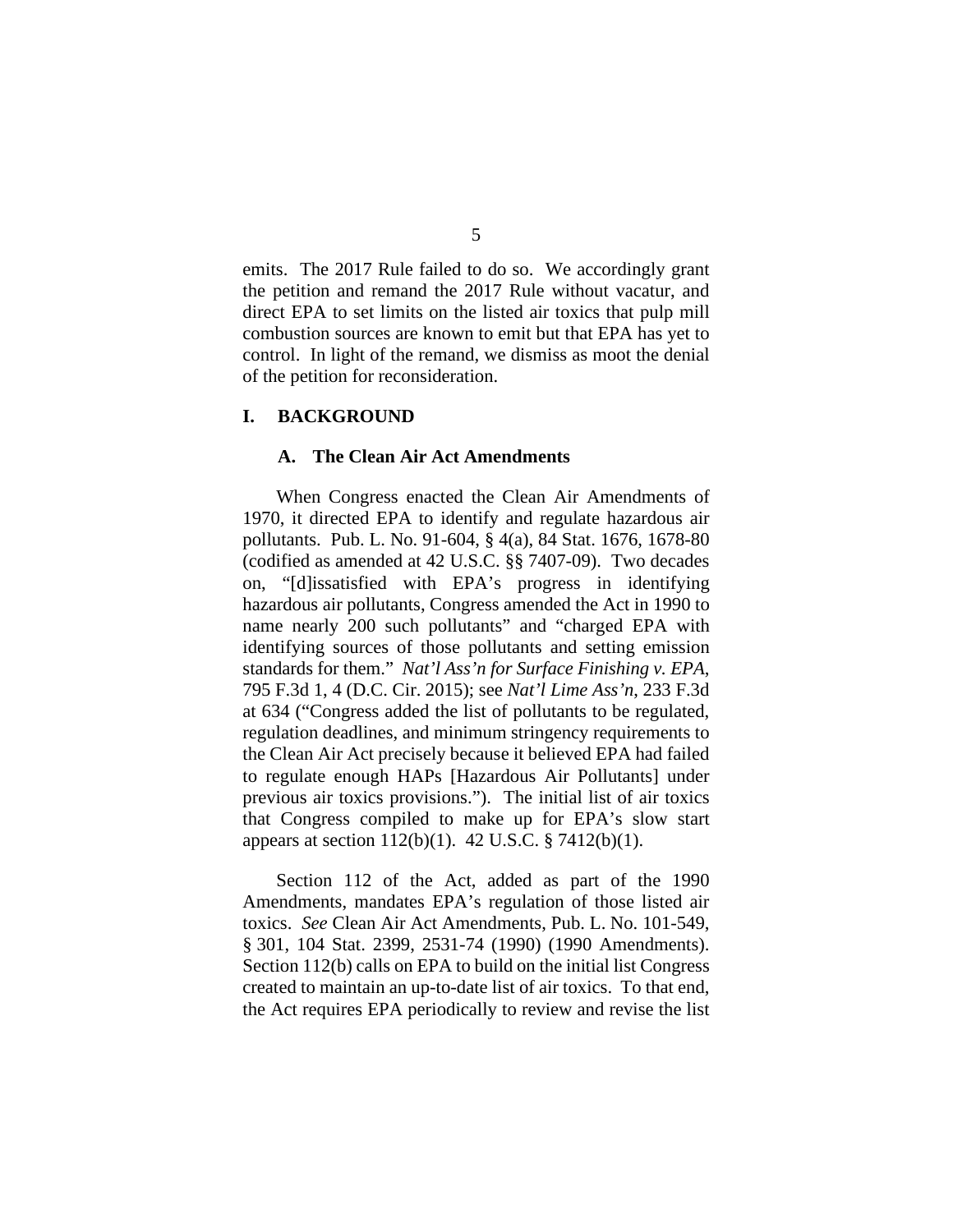by rule. *Id.* § 7412(b)(2). In addition, "any person" may petition EPA to add a hazardous air pollutant to the list or delete one from it, and Congress directed that EPA grant or deny such petition within 18 months. *Id.* § 7412(b)(3)(A). The listed air toxics include known carcinogens as well as substances causing serious non-cancer health effects to various bodily organs and systems—including nerves, heart, lungs, liver, skin, and reproductive systems—and to fetal development. Many of these toxics affect people's health through multiple pathways (water, soil, food, air), are persistent (meaning that, once emitted, they linger in the environment), and bio-accumulative (such that small amounts inhaled or otherwise absorbed by bodily tissues build up over time, thereby intensifying associated health risks).

To control emissions of the listed air toxics, EPA must "promulgate regulations establishing emission standards for each category or subcategory of major sources." *Id.*  § 7412(d)(1). The Clean Air Act currently lists 190 hazardous pollutants. More than a hundred pulp mill chemical recovery combustion sources operating in the United States collectively emit more than 23 million pounds of those air toxics annually. *See* Proposed Rule: National Emission Standards for Hazardous Air Pollutants for Chemical Recovery Combustion Sources at Kraft, Soda, Sulfite, and Stand-Alone Semichemical Pulp Mills, 81 Fed. Reg. 97,046, 97,082 (Dec. 30, 2016) (2016 Proposed Rule). Those chemical recovery combustion sources are an identified subset of the sources of hazardous emissions at pulp mills. Pulp mills work to mush, grind, or dissolve wood and other materials into pulp, typically used to make paper. The pulping process creates a chemical liquor byproduct that contains some of the original pulping chemicals. Pulp mills can recover these chemicals for reuse through a variety of chemical processes as well as generate energy through incinerating other residual organic matter. These "chemical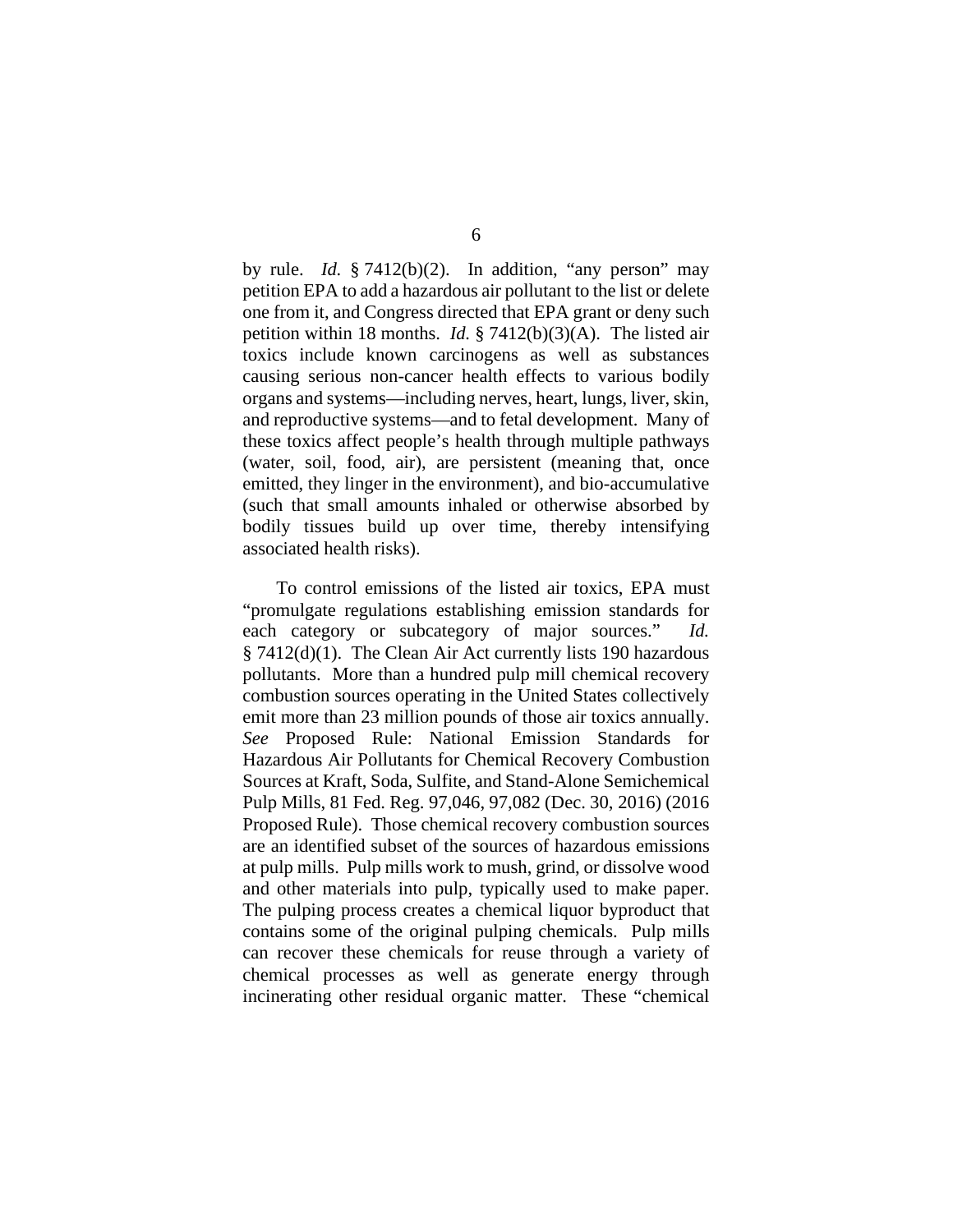recovery combustion sources" are the only sources of emissions regulated by the 2001 and 2017 Rules. *Id.* at 97,051- 52.

Each source category's "emission standard" must specify the source's maximum allowable emission "of hazardous air pollutants listed for regulation." 42 U.S.C. § 7412(d)(1). In other words, each "emission standard" includes limits on emissions of air toxics from a particular kind of air polluter. An emission standard must contain limits for each listed air toxic the relevant category of source emits. *Id*. § 7412(d)(1)- (3); *see also, e.g.*, *Sierra Club v. EPA*, 479 F.3d 875, 878, 883 (D.C. Cir. 2007) (reiterating EPA's clear statutory obligation to set limits on all air toxics a source emits, and invalidating "no control" emission floors for brick and ceramics kilns); *Mossville Envtl. Action Now v. EPA*, 370 F.3d 1232, 1236, 1242 (D.C. Cir. 2004) (reading section  $112(d)(1)$  clearly to require limits "for every HAP emitted from each category or subcategory of major sources" and invalidating standard governing polyvinyl chloride (PVC) manufacturers that controlled only vinyl chloride); *Nat'l Lime Ass'n*, 233 F.3d at 634 (recognizing EPA's "clear statutory obligation to set emission standards for each listed HAP" and invalidating standard governing brick and ceramics kilns that placed "no control" floors on their emissions of hydrogen chloride, mercury, and hydrocarbons). The existing standard governing pulp mill combustion sources limits a handful of the listed air toxics those sources emit but sets no limit on many others.

Section  $112(d)(2)-(3)$  prescribes the method by which EPA, in promulgating an emission standard, must calibrate source-specific limits on emission of each air toxic. Specifically, for existing major sources, EPA must "require the maximum degree of reduction in emissions" by the particular source category that the Agency "determines is achievable."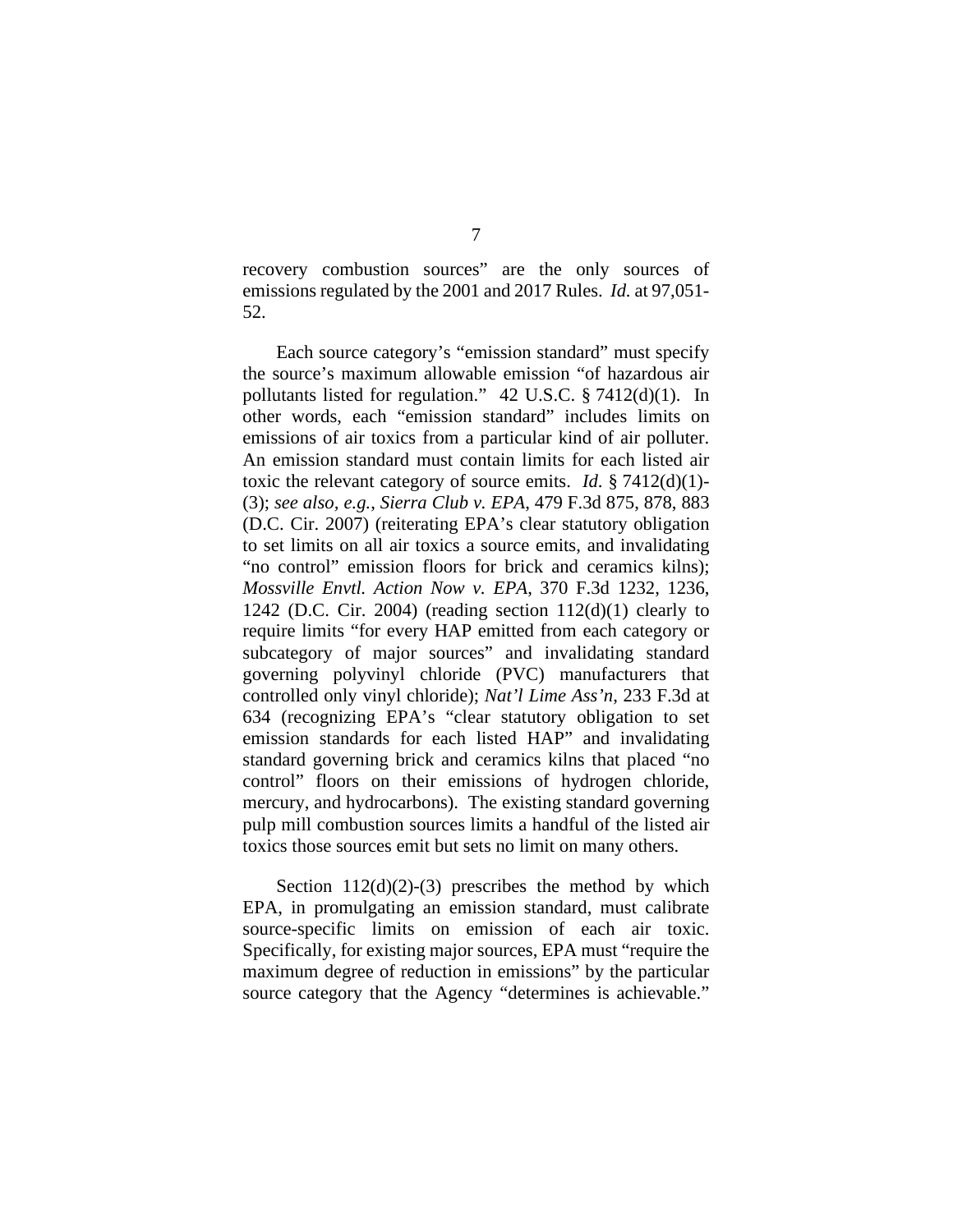42 U.S.C. § 7412(d)(2). To that end, the Act directs EPA to calculate the average level of emissions of each air toxic achieved by the best-performing 12 percent of facilities in a given source category—those that emit the toxic at the lowest levels. *Id.* § 7412(d)(3)(A). That baseline emissions limit is referred to as the "maximum achievable control technology" floor or "MACT floor." *Sierra Club v. EPA*, 895 F.3d 1, 7-8 (D.C. Cir. 2018). EPA must then determine, considering cost, health, and environmental effects, whether a more stringent limit is "achievable." *Id.* § 7412(d)(2). If so, EPA must promulgate a "beyond-the-floor" limit at that more stringent level. *Surface Finishing*, 795 F.3d at 5.

When Congress amended the Act in 1990 to jumpstart implementation, it set a stringent timeline for EPA's hazardous air pollutant regulation. Congress required EPA to promulgate standards for every area source and major source category and subcategory in the United States "as expeditiously as practicable." 42 U.S.C. § 7412(e)(1). It set an overall deadline for EPA to regulate all identified air toxics emitted by any covered source within 10 years of the Act's effective date *i.e.*, by November 15, 2000. *Id.* § 7412(e)(1)(E). To propel EPA to act, Congress set interim milestones. It directed EPA to finalize standards for at least forty categories of sources within two years of the effective date, *id.* § 7412(e)(1)(A), each of which had to address all the listed pollutants the source category emits, *id.* § 7412(b)(1). Congress further specified that EPA must finalize standards for 25 percent of source categories and subcategories within four years, *id.*   $§ 7412(e)(1)(C)$ , and at least another 25 percent within seven years of the Act's effective date, *id.* § 7412(e)(1)(D).

The provision at issue here, section  $112(d)(6)$ , requires EPA, on an ongoing periodic basis, to revisit and update emission standards that it has already set for each source. No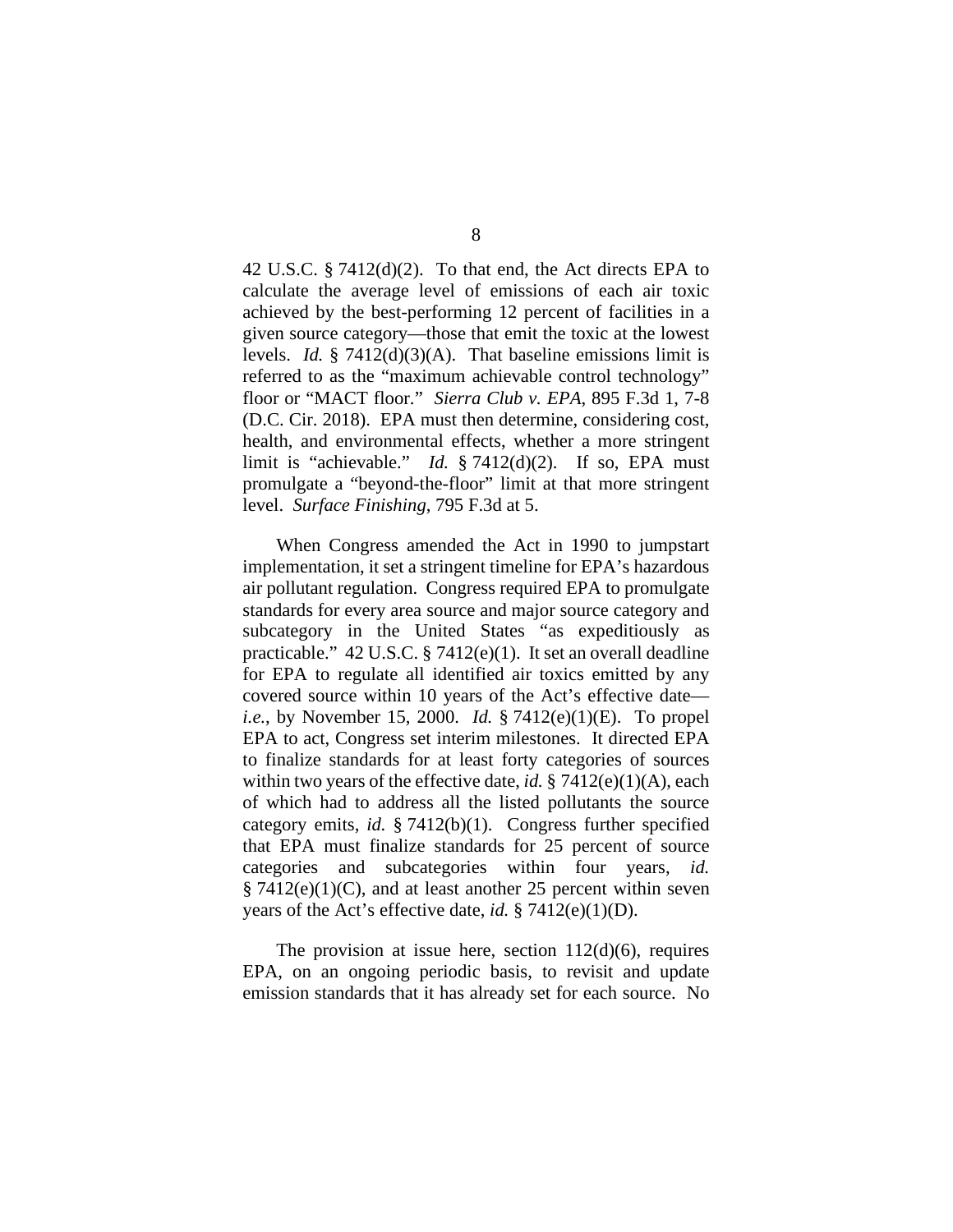less than every eight years, EPA must "review, and revise as necessary (taking into account developments in practices, processes, and control technologies), emission standards promulgated under this section." *Id.* § 7412(d)(6). That review ensures that, over time, EPA maintains source standards compliant with the law and on pace with emerging developments that create opportunities to do even better.

In addition to its section  $112(d)(6)$  review, EPA under section  $112(f)(2)$  must conduct a one-time review within 8 years of promulgating an emission standard to, among other things, evaluate the residual risk to the public from each source category's emissions and promulgate more stringent limits as necessary "to provide an ample margin of safety to protect public health." *Id.* § 7412(f)(2)(A). Petitioners do not here challenge EPA's section 112(f)(2) risk assessment.

## **B. History of the 2017 Rule**

After notice and comment, EPA in 2001 promulgated national emission standards to control hazardous air pollutants emitted by "new and existing sources used in chemical recovery processes at kraft, soda, sulfite, and stand-alone semichemical pulp mills." 2001 Rule, 66 Fed. Reg. at 3,180. We refer to this regulated source, which includes recovery furnaces, smelt dissolving tanks, and lime kilns at pulp mills, as "pulp mill combustion sources." *See id.* at 3,181-82. The 2001 Rule failed to include any limit on some of the hazardous air pollutants that pulp mill combustion sources emitted, but nobody challenged it at the time.

In 2009, Sierra Club and other environmental nonprofit organizations petitioned EPA to conduct a rulemaking to control the air toxics the 2001 Rule overlooked. As relevant here, they urged the Agency to set limits for dozens of additional hazardous air pollutants that pulp mill combustion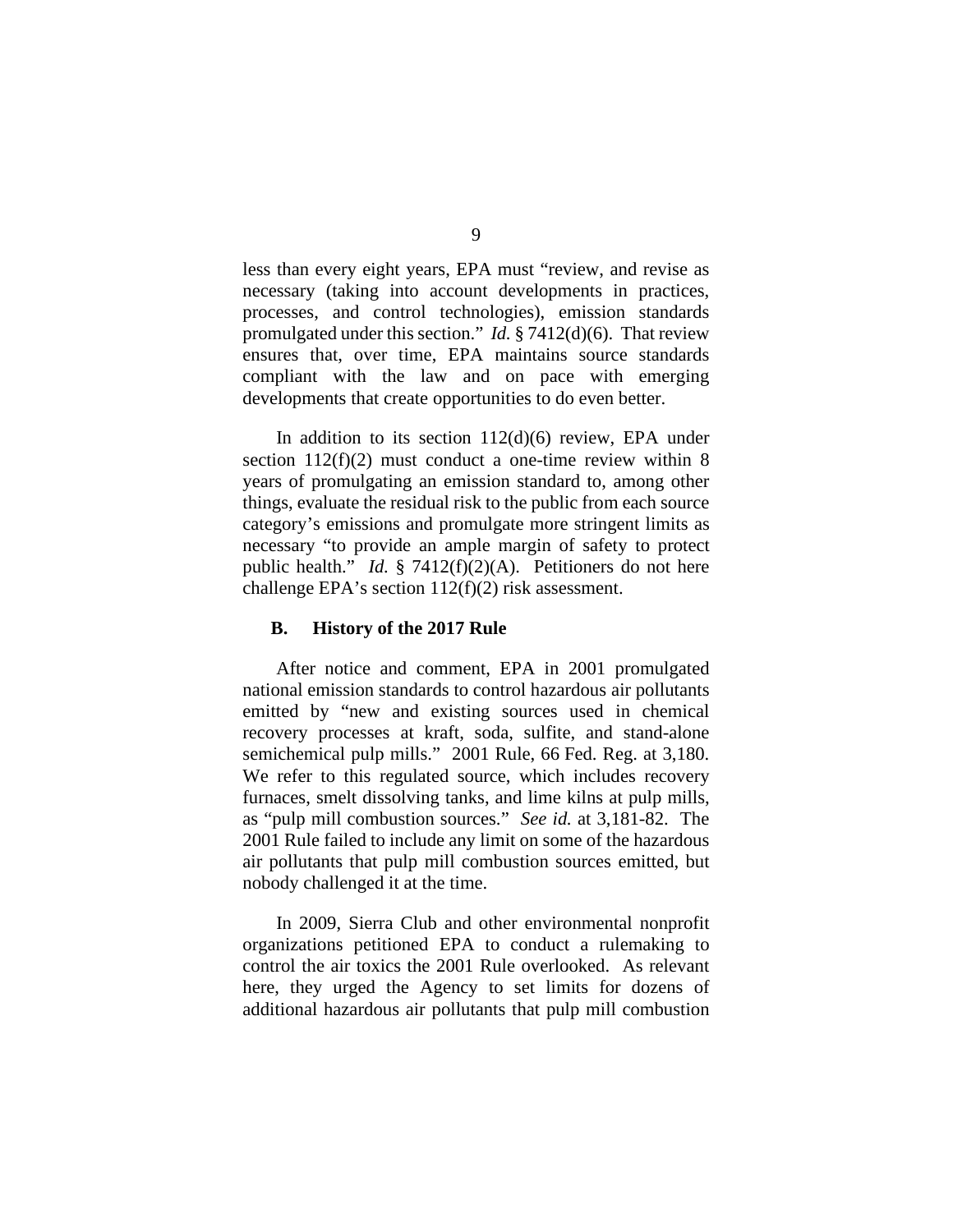sources were known to emit. More than a decade later, EPA has not responded to that petition, nor have petitioners sued on grounds of unreasonable delay to enjoin the Agency to do so.

In February 2011, EPA issued an Information Collection Request asking pulp and paper manufacturers for information needed to conduct its section  $112(d)(6)$  review, as well as its section 112(f)(2) "risk review." Its request sought updated inventory data for all pulp and paper emission sources, and available information on chemical recovery combustion equipment and control devices currently in use. *See* 2016 Proposed Rule, 81 Fed. Reg. at 97,052. Despite a 100 percent response rate from manufacturers providing the requested information, *id.*, EPA did not take needed action to revise the emission standard for pulp mill combustion sources to limit any of the listed but as-yet uncontrolled air toxics.

Sierra Club and California Communities Against Toxics sued EPA in 2015 in the Northern District of California under the citizen-suit provision of the Clean Air Act, 42 U.S.C. § 7604, challenging the Agency's failure to conduct the statutorily required follow-up reviews for pulp mill combustion sources. *See Sierra Club v. McCarthy*, No. 15 Civ. 1165 (HSG), 2016 WL 1055120 (N.D. Cal. Mar. 15, 2016). EPA agreed that it had failed to fulfill its mandatory rulemaking duties under sections  $112(d)(6)$  and  $(f)(2)$  of the Act, and asked only for sufficient time within which to do so. *Id.* at \*1. After carefully examining EPA's representations about what it had done so far against what it had yet to do, the court in early 2016 ordered EPA to issue final determinations on both reviews by October 1, 2017. *Id.* at \*7. EPA did not object to that timeline, nor did it at any time seek to extend it.

Mindful of its court-ordered timeline, EPA in December 2016 solicited notice and comment on a proposed revision of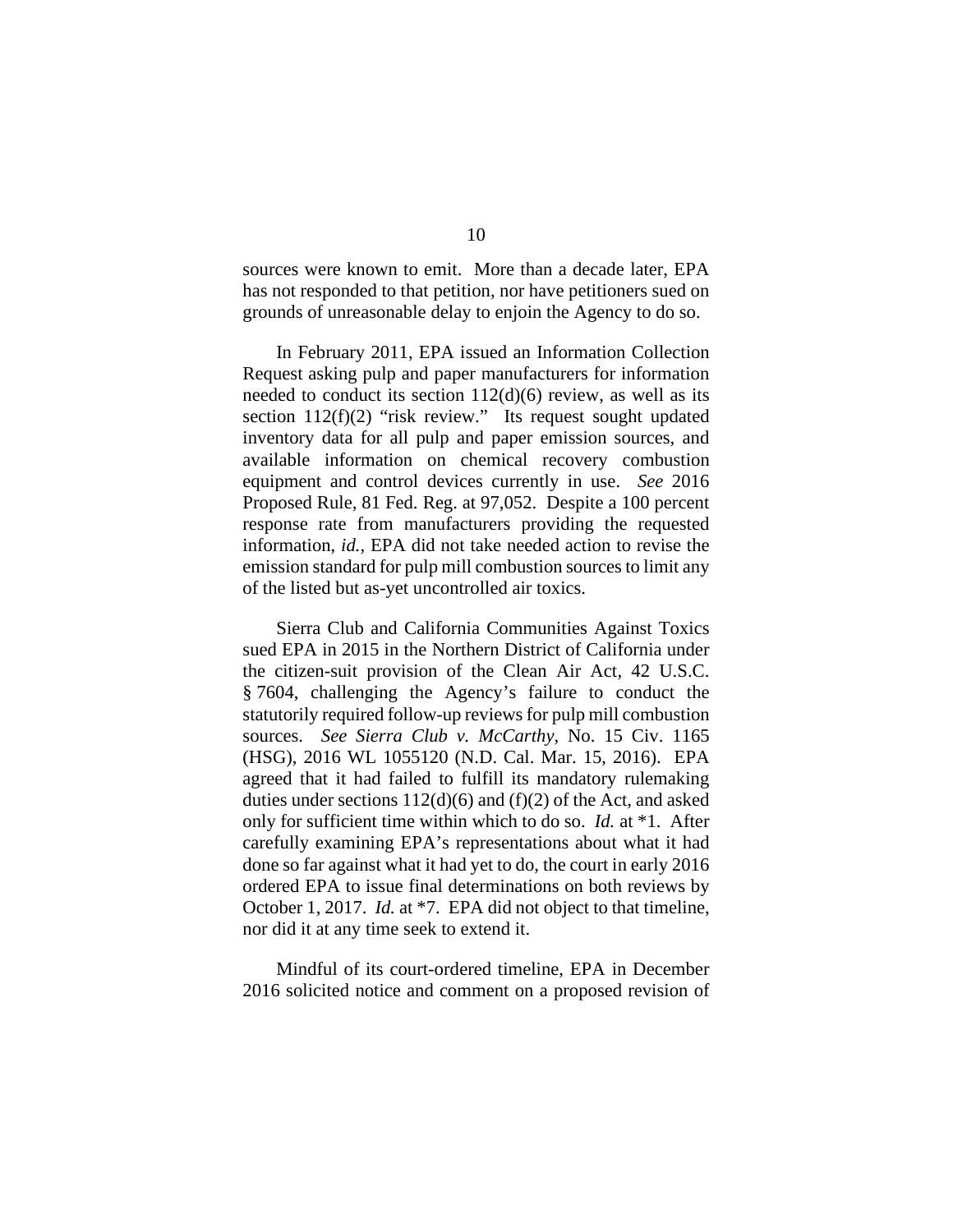the emission standard for pulp mill combustion sources. *See* 2016 Proposed Rule, 81 Fed. Reg. at 97,046. EPA announced it was conducting the requisite residual-risk review under section  $112(f)(2)$  and a "technology review" under section 112(d)(6). *Id.* at 97,048. It proposed some changes to the 2001 Rule, but none to address the lack of limits on many of the hazardous air pollutants the pulp mill combustion sources emit. Petitioner Sierra Club commented on the 2016 Proposed Rule and emphasized that section  $112(d)(6)$  requires EPA to set limits on previously uncontrolled hazardous air pollutants. Intervenor American Forest and Paper Association also commented, insisting for its part that "EPA has no obligation to expand the scope of the existing standards and does not in fact have statutory authority to do so." Joint Appendix (J.A.) 374.

EPA, in its September 2017 response to comments, acknowledged that "standards for certain combinations of pollutants and processes in the . . . [pulp mill combustion] source category have not been promulgated." J.A. 378. Only then did EPA announce that, although it has the authority "to develop standards under  $112(d)(2)$  and (3) for previously unregulated pollutants at the same time the Agency completes the section  $112(d)(6)$  review, nothing in section  $112(d)(6)$ expressly requires the EPA to do so as part of that review." *Id*.

In October 2017, EPA promulgated its Final Rule without setting any limits for those hazardous air pollutants it acknowledges it must regulate but that it had omitted from the 2001 standard for pulp mill combustion sources. *See* 2017 Rule, 82 Fed. Reg. at 47,335. Apart from its disclaimer of any obligation to do so under section  $112(d)(6)$ , EPA's sole explanation for not including the requisite limits was that "[t]he compressed schedule for this rulemaking, due to the courtordered deadline, did not make it reasonable to appropriately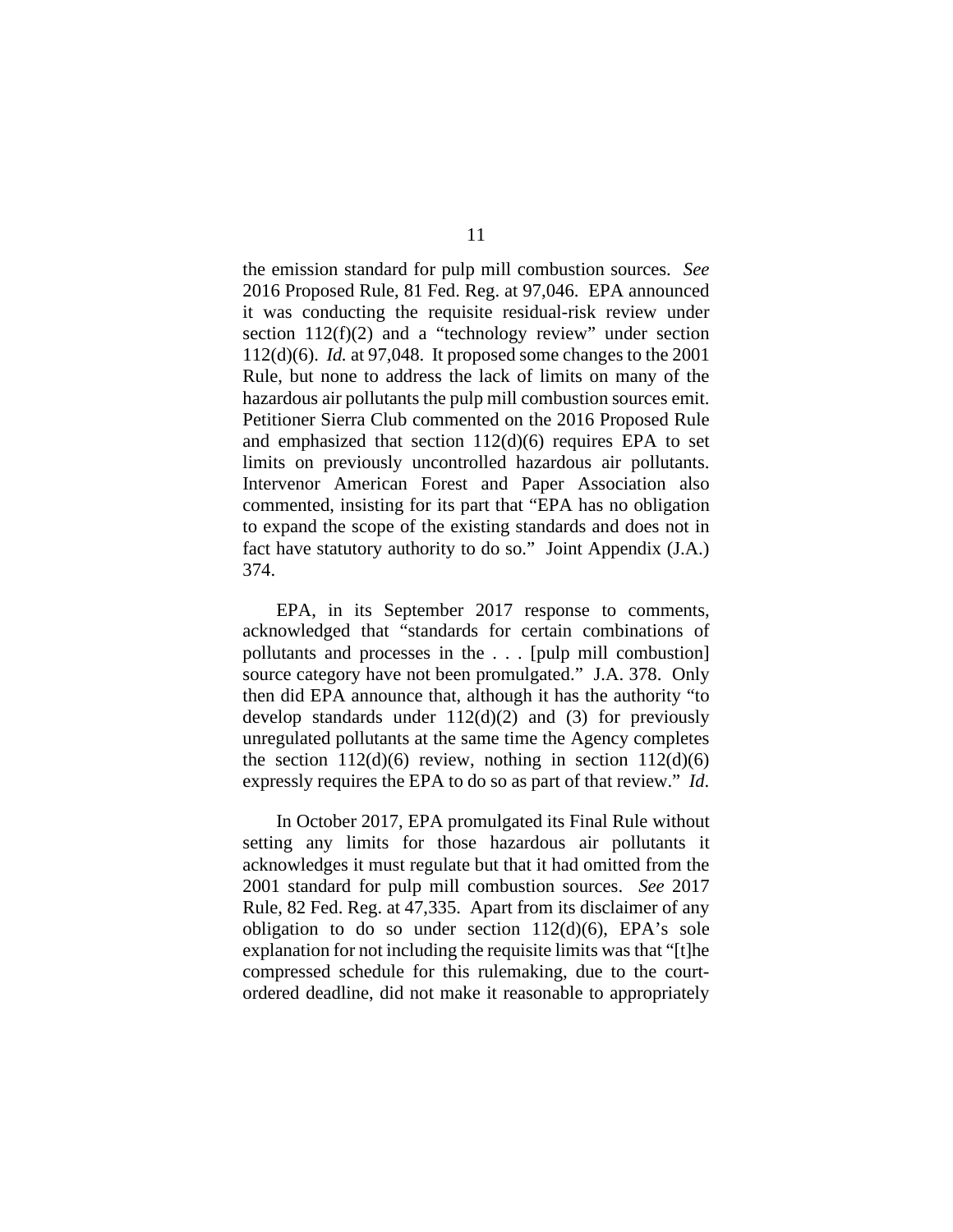evaluate new standards for unregulated pollutants and processes." *Id.*

#### **C. Procedural History**

On December 11, 2017, Petitioners Louisiana Environmental Network, PT Air Watchers, and Sierra Club sought review of the 2017 Rule in this court and also petitioned EPA for reconsideration.EPA denied the petition for reconsideration on July 9, 2018. *See* National Emission Standards for Hazardous Air Pollutants for Chemical Recovery Combustion Sources at Kraft, Soda, Sulfite, and Stand-Alone Semichemical Pulp Mills, 83 Fed. Reg. 32,213 (July 12, 2018). Petitioners sought our review of that denial on September 10, 2018, and we consolidated the petition challenging the denial of reconsideration with their earlier petition for review of the 2017 Rule.

#### **II. DISCUSSION**

### **A. Jurisdiction**

We have jurisdiction under section 307(b)(1) of the Act to review EPA's Final Rule. 42 U.S.C. § 7607(b)(1). EPA does not contest Petitioners' standing, but Intervenor argues that Petitioners lack an injury in fact and, in any event, have not shown any redressable injury. Petitioners submitted six member declarations in support of their organizational standing, two from each of the three Petitioner organizations. All of the members allege that they experience various symptoms that they attribute to emissions from neighboring pulp mills, and each alleges having curtailed favored activities accordingly. "[E]nvironmental plaintiffs adequately allege injury in fact when they aver that they used the affected area and are persons 'for whom the aesthetic and recreational values of the area will be lessened' by the challenged activity."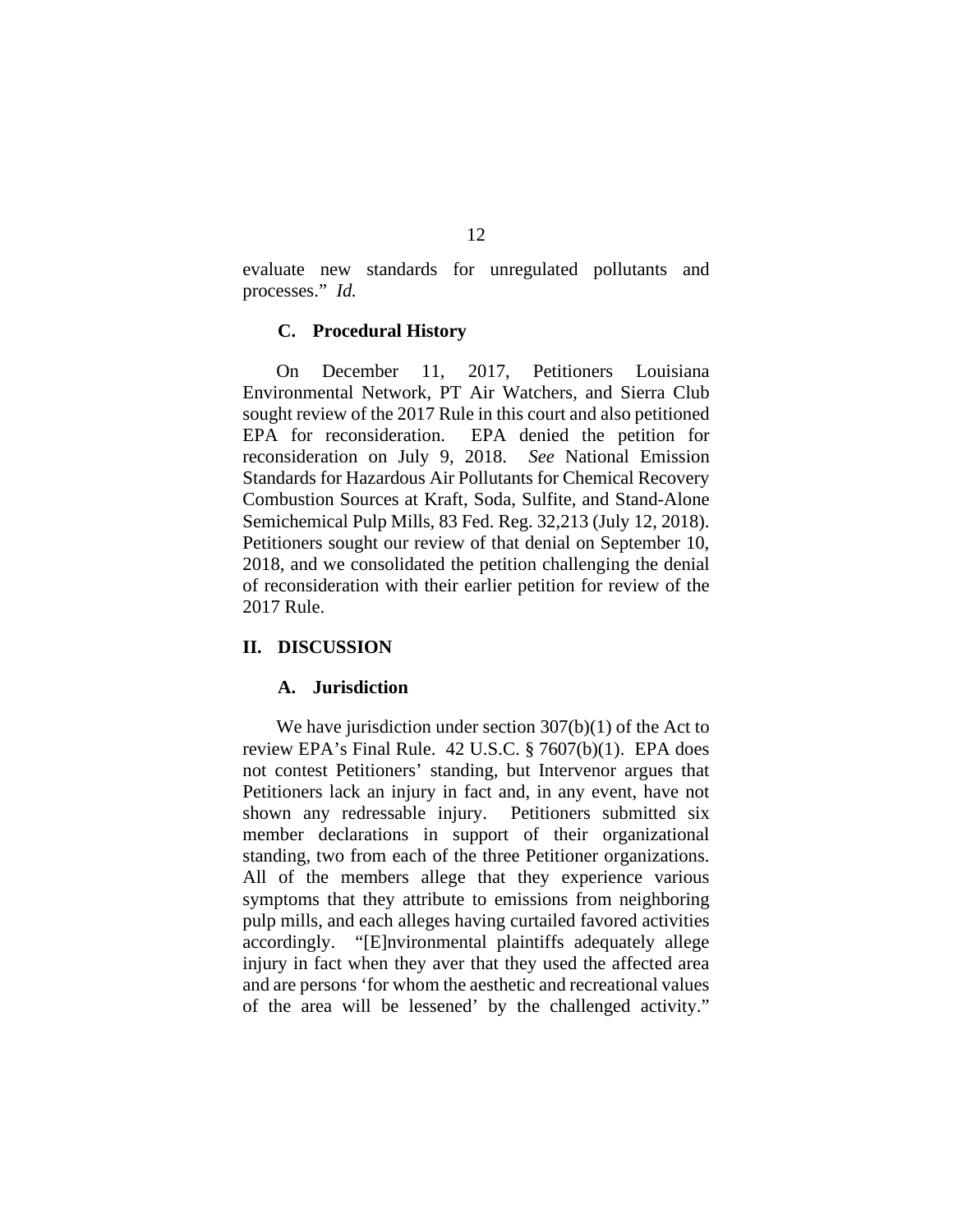*Friends of the Earth, Inc. v. Laidlaw Envtl. Servs. (TOC), Inc.*, 528 U.S. 167, 183 (2000) (quoting *Sierra Club v. Morton*, 405 U.S. 727, 735 (1972)). The alleged injuries readily meet that standard.

# **B. EPA's Duty Periodically to Revise Major Sources' Emission Standards as Necessary Requires Adding Missing Limits on Air Toxics the Source Emits**

Section  $112(d)(6)$  is the statutory mechanism for reviewing and updating emission standards applicable to listed sources. It requires that, no less often than every eight years, EPA "shall review, and revise as necessary (taking into account developments in practices, processes, and control technologies), emission standards promulgated under this section." 42 U.S.C.  $\S$  7412(d)(6). The question here is whether, when EPA undertakes those updates, it must add limits, calculated consistent with section  $112(d)(2)-(3)$ , for any air toxics the source emits that the existing standard does not address. In past section 112(d)(6) reviews of other sources' emission standards, EPA has updated the standards to include limits for hazardous air pollutants that the sources emit but the Agency had not previously limited. *See, e.g.*, Final Rule: National Emissions Standards for Hazardous Air Pollutants for Mineral Wool Production and Wool Fiberglass Manufacturing, 80 Fed. Reg. 45,280, 45,311 (July 29, 2015); Final Rule: National Emission Standards for Hazardous Air Pollutant Emissions: Hard and Decorative Chromium Electroplating and Chromium Anodizing Tanks, 77 Fed. Reg. 58,220, 58,238 (Sept. 19, 2012). At oral argument both Petitioners and EPA represented that EPA had previously always updated its standards to set limits on unregulated air toxics in the course of its section  $112(d)(6)$  review. Oral Arg. Rec. at  $5:02-5:38$ (Petitioners); *id.* at 18:29-19:20 (EPA). EPA later identified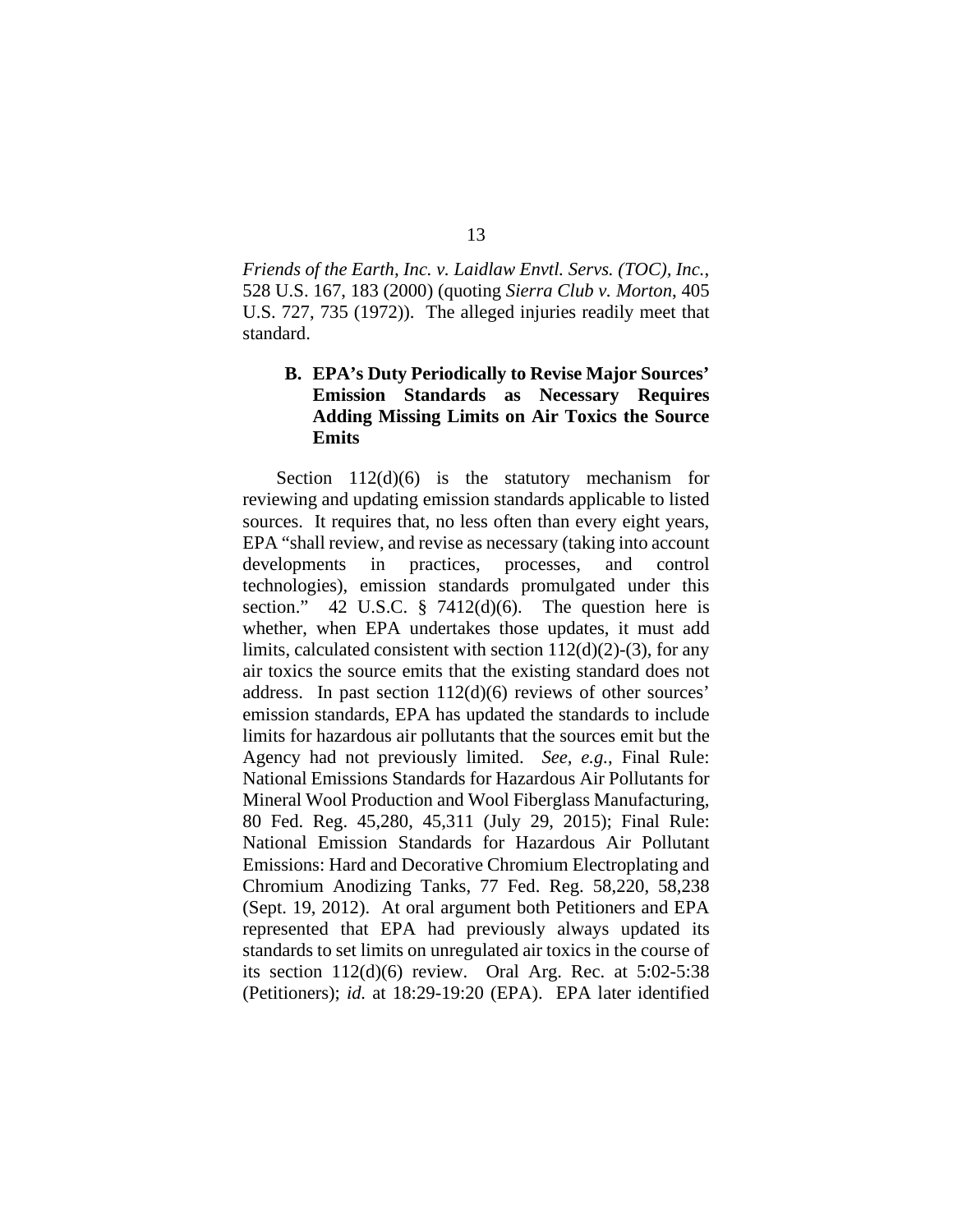three section  $112(d)(6)$  reviews during which it did not set limits on previously unaddressed air toxics. *See* EPA 28(j) Letter (Dec. 10, 2019) (citing 80 Fed. Reg. 75,178 (Dec. 1, 2015); 77 Fed. Reg. 55,698 (Sept. 11, 2012); 76 Fed. Reg. 70,834 (Nov. 15, 2011)); *see also* Pet'rs 28(j) Response (Dec. 17, 2019) (not disputing EPA's characterization). EPA argued here that its past practice of adding missing limits during section 112(d)(6) review was optional, and that the Act grants it discretion whether or not to bring underinclusive standards into compliance with section  $112(d)(2)-(3)$  when conducting its periodic section 112(d)(6) review.

There is no dispute that the Act requires EPA to have in place emission standards to control all the listed pollutants that a source category emits, and requires the Agency to revise existing standards that are underinclusive to add section 112(d)(2)-(3) controls for listed but unaddressed pollutants. The only question is whether EPA lawfully may complete a section 112(d)(6) review and "revise" an existing, underinclusive emission standard "as necessary" *without* supplying the missing controls. Put differently, the issue is whether section 112(d)(6)'s periodic, mandatory review and revision "as necessary" is textually confined to those air toxics already limited under the source's existing emission standard, or whether that provision compels consideration of the adequacy of the emission standard to control all the air toxics the source category emits.

We read the statutory text to require EPA during its section 112(d)(6) review to establish any missing limits. Because we conclude that the text of the statute unambiguously supports Petitioners' reading, we resolve the case without resort to any deference to EPA under *Chevron, USA, Inc. v. NRDC, Inc.*, 467 U.S. 837 (1984).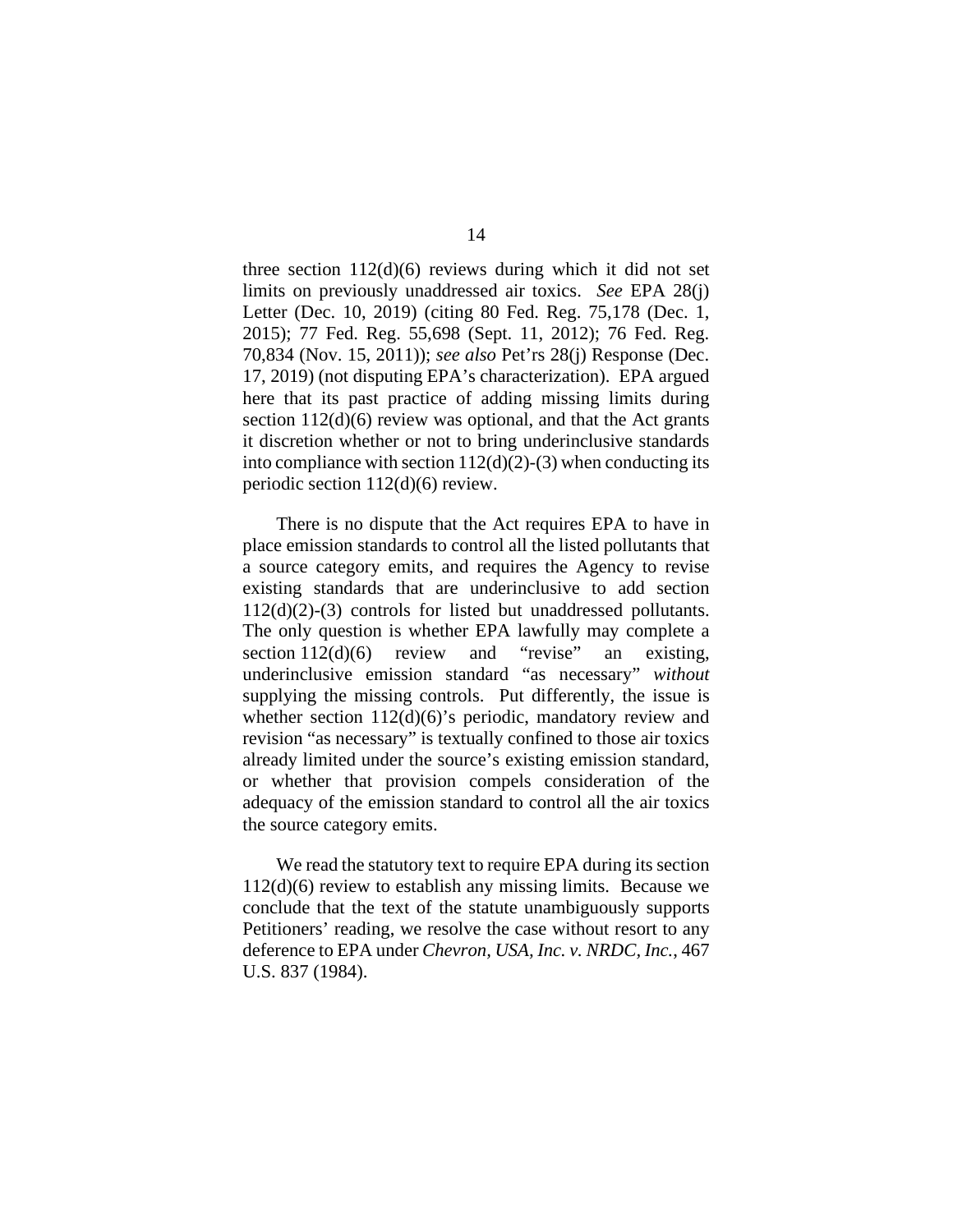Two key features of the statutory language make clear that EPA's duty periodically to review and revise existing standards under section 112(d) encompasses a mandate to add missing limits:

First, the "standards" to which section 112(d)(6) refers the "emission standards promulgated under this subsection" are statutorily defined as comprehensive controls for each source category that must include limits on each hazardous air pollutant the category emits. *See* 42 U.S.C. § 7412(d)(1)-(3), (6). The statutory definitions EPA points to do not support its contention that an emission standard is a limit on an individual pollutant, as opposed to a regulation governing the set of pollutants emitted by a source category. The Act's "generally applicable definition," EPA Br. 5, describes an emission standard as governing "emissions" of "pollutants" plural, specifically, "a requirement . . . which limits the quantity, rate, or concentration of emissions of air pollutants," *id.* § 7602(k). The regulatory definition it says is "[m]ore particular to the Act's hazardous air pollutant program," EPA Br. 5, merely refers back to a "national standard . . . promulgated in a subpart of this part pursuant to sections 112(d), 112(h), or 112(f) of the Act," 40 C.F.R. § 63.2. And, in calling for "emission standards for each category or subcategory of major sources of hazardous air pollutants listed for regulation," section 112(d) defines air pollution "emission standards" as source-specific, not toxicspecific. 42 U.S.C.  $\S 7412(d)(1)$ . Accordingly, as used in section 112(d), an emission standard includes as many limits as needed to control all the emitted air toxics of a particular source category.

EPA also urges that what counts as an emission standard "promulgated" under section 112 is frozen once EPA completes its initial promulgation, meaning that section 112(d)(6)'s reference to an "emission standard[] promulgated"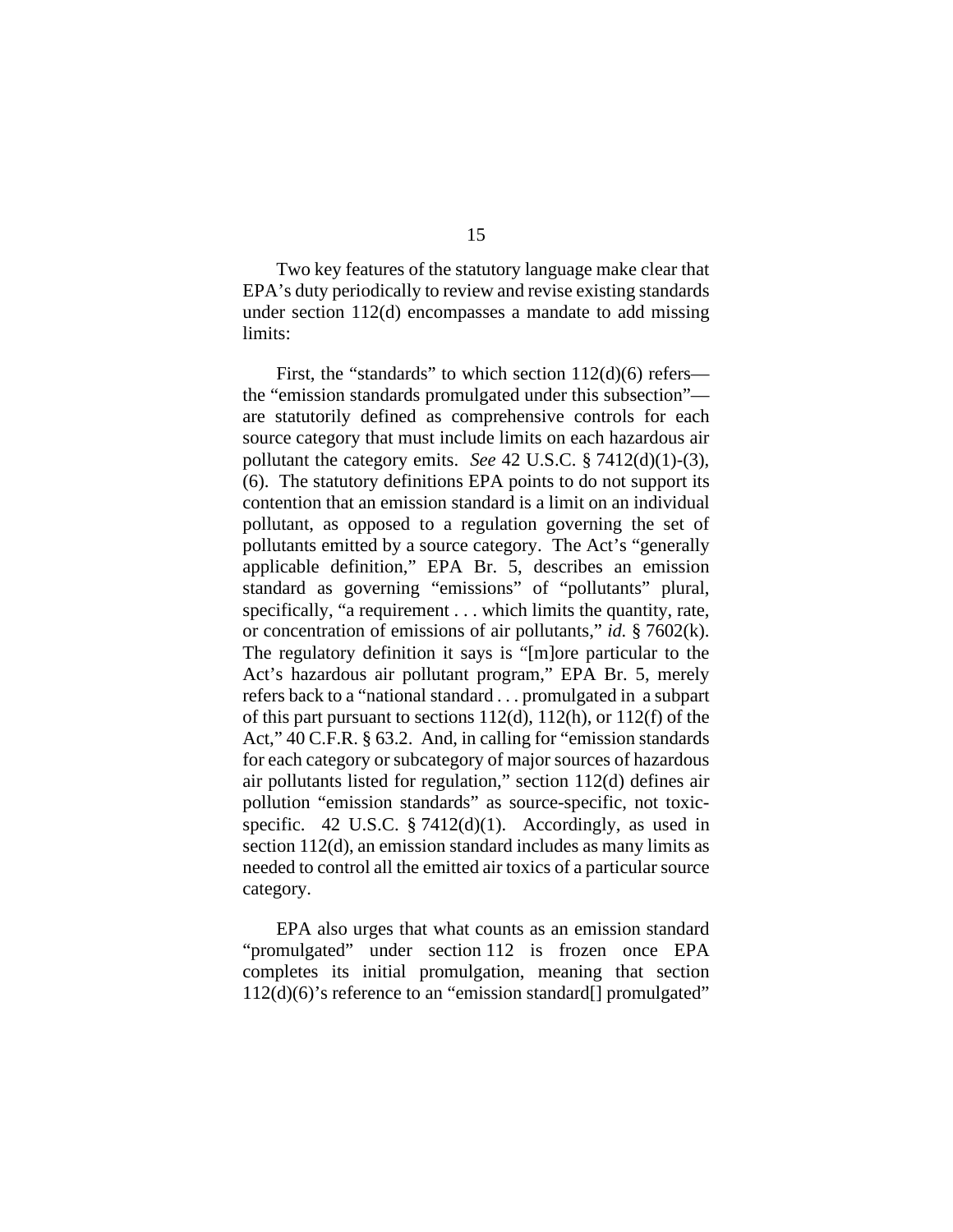under section 112 would reach only the subset of air toxics a source's existing standard addressed. But "emission standards" under section 112(d)(6) are not constrained by past, potentially flawed and underinclusive agency action, as EPA now suggests. Congress' requirement that EPA must periodically review and revise as necessary its "emission standards" is a mandate to address the adequacy of each emission standard on the books against the statutory demand of section  $112(d)(2)$  for an "emission standard" for each source category—one with the requisite degree of control of all of the air toxics the source emits. The obligatory periodic review and revision of "emission standards" thus must ensure that each source category's standard imposes appropriate limits—not just on whatever subset of toxics the existing standard addressed, but on all the toxics the source category emits.

The second textual reason to read section  $112(d)(6)$  to require EPA to add missing controls is the subsection's mandate to "revise" emission standards "as necessary." 42 U.S.C. § 7412(d)(6). Again, the core demand of section 112 is that EPA promulgate emission standards for every source category addressing all listed hazardous air pollutants. And Congress established deadlines to make clear that time is of the essence. We conclude that when EPA reviews an existing standard that fails to address many of the listed air toxics the source category emits, adding limits for those overlooked toxics is a "necessary" revision under section 112(d)(6).

EPA asks us to read the statutory phrase—"as necessary (taking into account developments in practices, processes, and control technologies)," *id.*—to require only changes related to the practical or technological advances mentioned in the parenthetical. But the language is to the contrary. The operative standard is "revise as necessary," with the parenthetical pointing to a non-exhaustive list of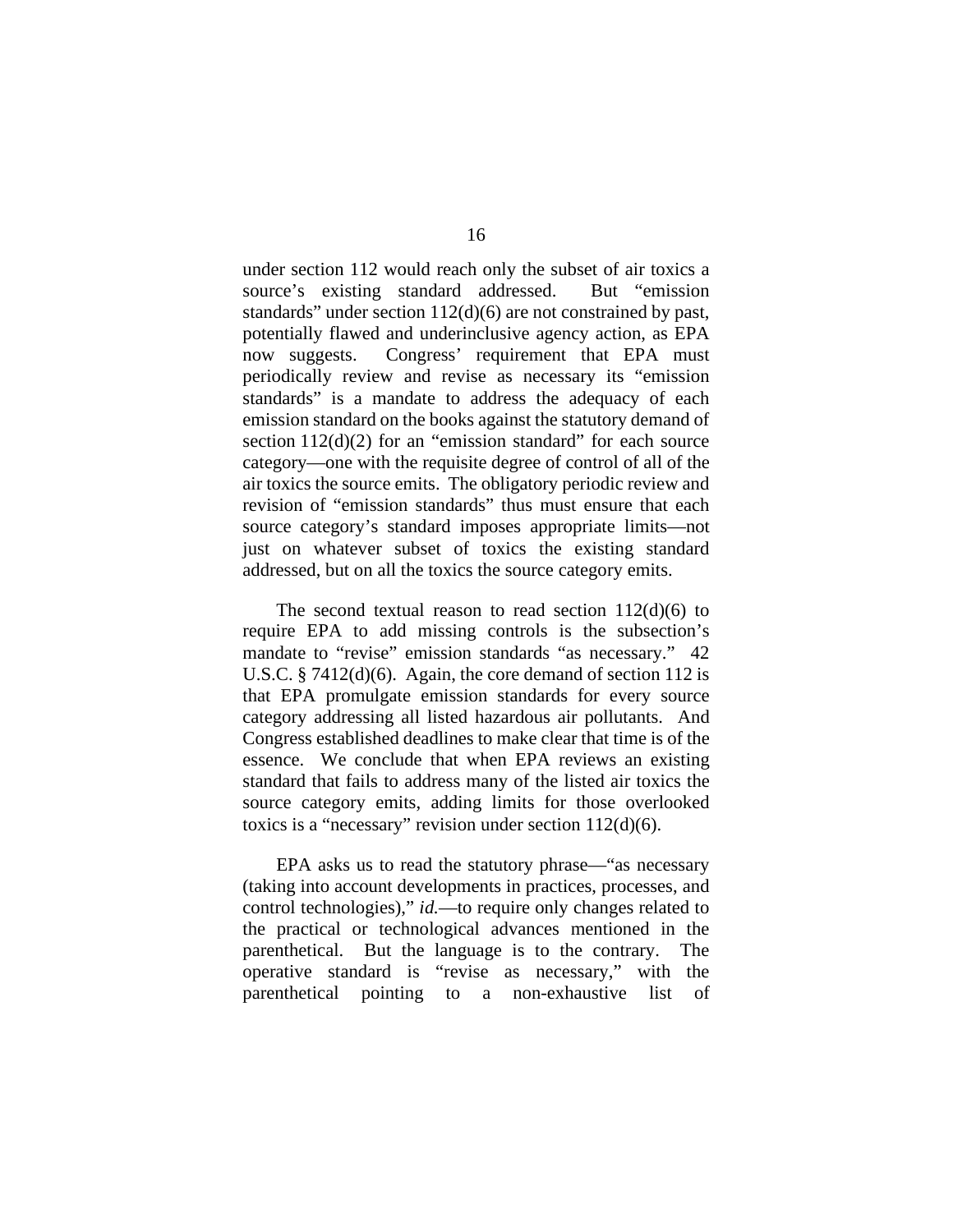considerations. Unlike other of EPA's statutory mandates, section 112(d)(6) does not state only that EPA "shall take into account" listed factors, *id*. § 11002(a)(4) (EPA's authority to revise lists of toxic chemicals), or that listed others shall not be taken into account, *id*.  $\frac{1}{2}$  7473(c)(1) (concentrations of pollutants EPA must ignore). Instead, EPA must revise its emission standards "as necessary," while "taking into account" certain factors.

To complete a defined task while taking certain factors into account means to be aware of or consider the factors, not to treat them as the exclusive determinants. For example, nobody would understand a school principal's instructions to a teacher revising lesson plans "as necessary (taking into account available textbooks and online enrichment programs)" as confining the teacher's planning to those criteria, to the exclusion of the school district's or state's comprehensive grade-level curricular requirements. No reasonable reader of the principal's instruction would think that it would render optional (let alone prohibited) the teacher's revisions to adhere to baseline curricular mandates. Dictionaries confirm that commonsense understanding. The Oxford English Dictionary, for example, defines "to take into account" as "to take into consideration as an existing element, to notice." Oxford English Dictionary (2d ed. 1989). And Merriam-Webster's describes to "take into account" as "to make allowance for." *Take*, Merriam-Webster Dictionary Online, http://www.merriam-webster.com/dictionary/take (last visited April 10, 2020). In its periodic reviews of emission standards, EPA must consider practical and technological advances, but section 112(d)(6)'s parenthetical specification does not undercut EPA's obligation to "revise" an emission standard "as necessary" to bring it into compliance with the Act's own definition in section  $112(d)(1)-(3)$  of a minimally adequate "emission standard."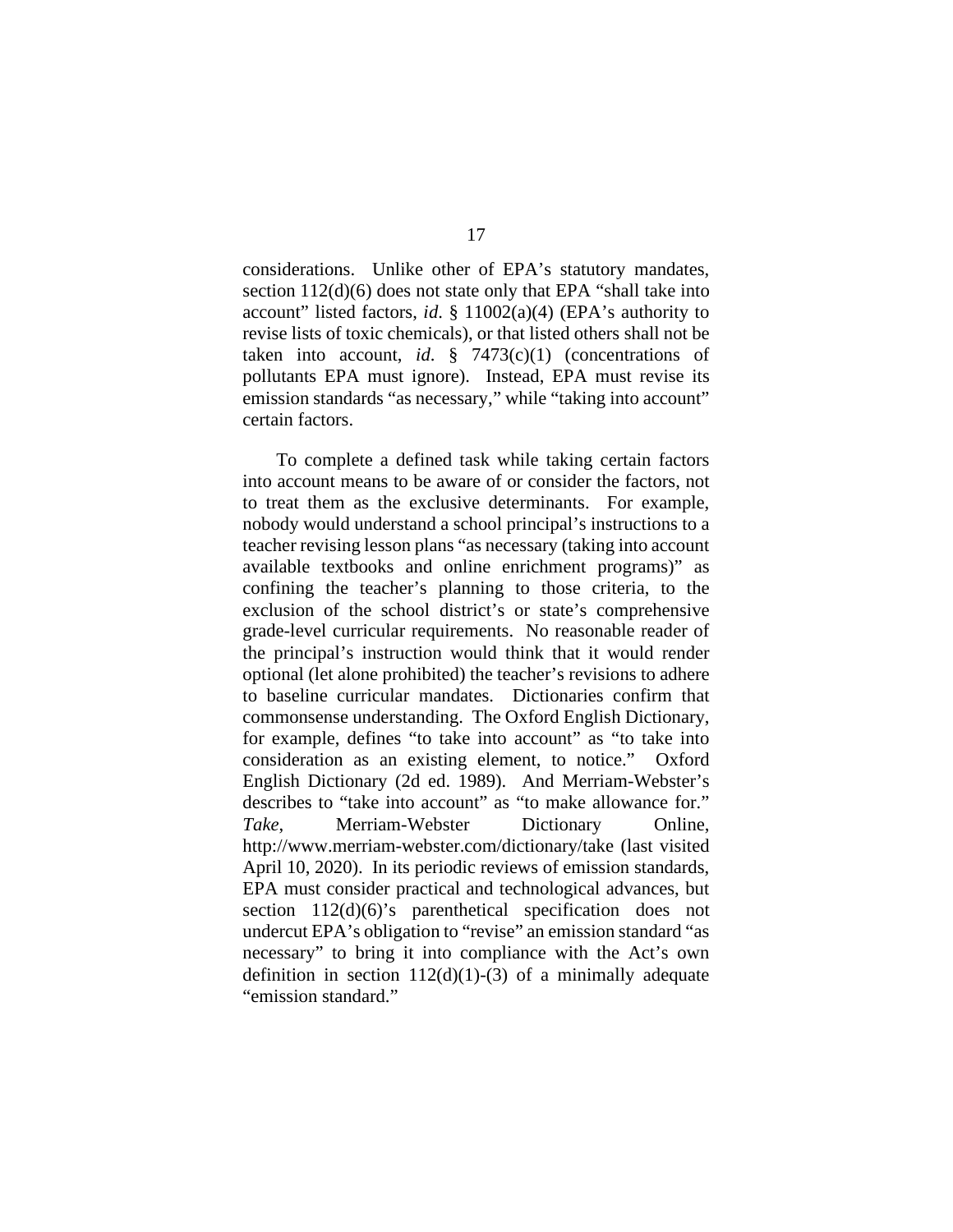EPA claims that its reading of section  $112(d)(6)$  review as confined to consideration of "developments in practices, processes, and control technologies" finds support from our 2015 decision in *Surface Finishing*, but EPA correctly concedes that "*Surface Finishing* and the precedent it follows are not directly on point." EPA Br. 26. In *Surface Finishing*, we examined whether EPA's section 112(d)(6) review of a standard that already imposed MACT limits must ignore those limits and proceed as if EPA were promulgating new ones from scratch. *See id.* at 7-9. We held that section 112(d)(6) permitted EPA to respond to intervening developments by adjusting existing limits on toxics already subject to emission standards without recalculating MACT floors for those toxics. *See id*. at 8.Here, we address not a *re*calculation of existing limits within a source standard, but whether the Act necessitates revising source standards to include *for the first time* MACT limits for many of the hazardous air pollutants the source category emits. The section  $112(d)(6)$  requirement that EPA, when it undertakes its eight-year review, revise emission standards "as necessary" means that EPA must conform them to the basic requisites of "emission standards" under section 112, including by setting controls on previously unaddressed hazardous air pollutants.

EPA and Intervenor's readings not only contravene the text of section 112(d)(6), but effectively would deprive of practical effect the Act's specified processes for adding to or subtracting from the statutory list of hazardous air pollutants, and its direction to EPA to act within 18 months on a petition to modify the list. 42 U.S.C.  $\S 7412(b)(3)(A)$ . The point of prompt action to update the air toxics list is to ensure that emission standards timely reflect new information about hazards. Under EPA and Intervenor's readings of section  $112(d)(6)$ , however, after the requisite swift action to list a new pollutant or to remove a substance that need not be controlled,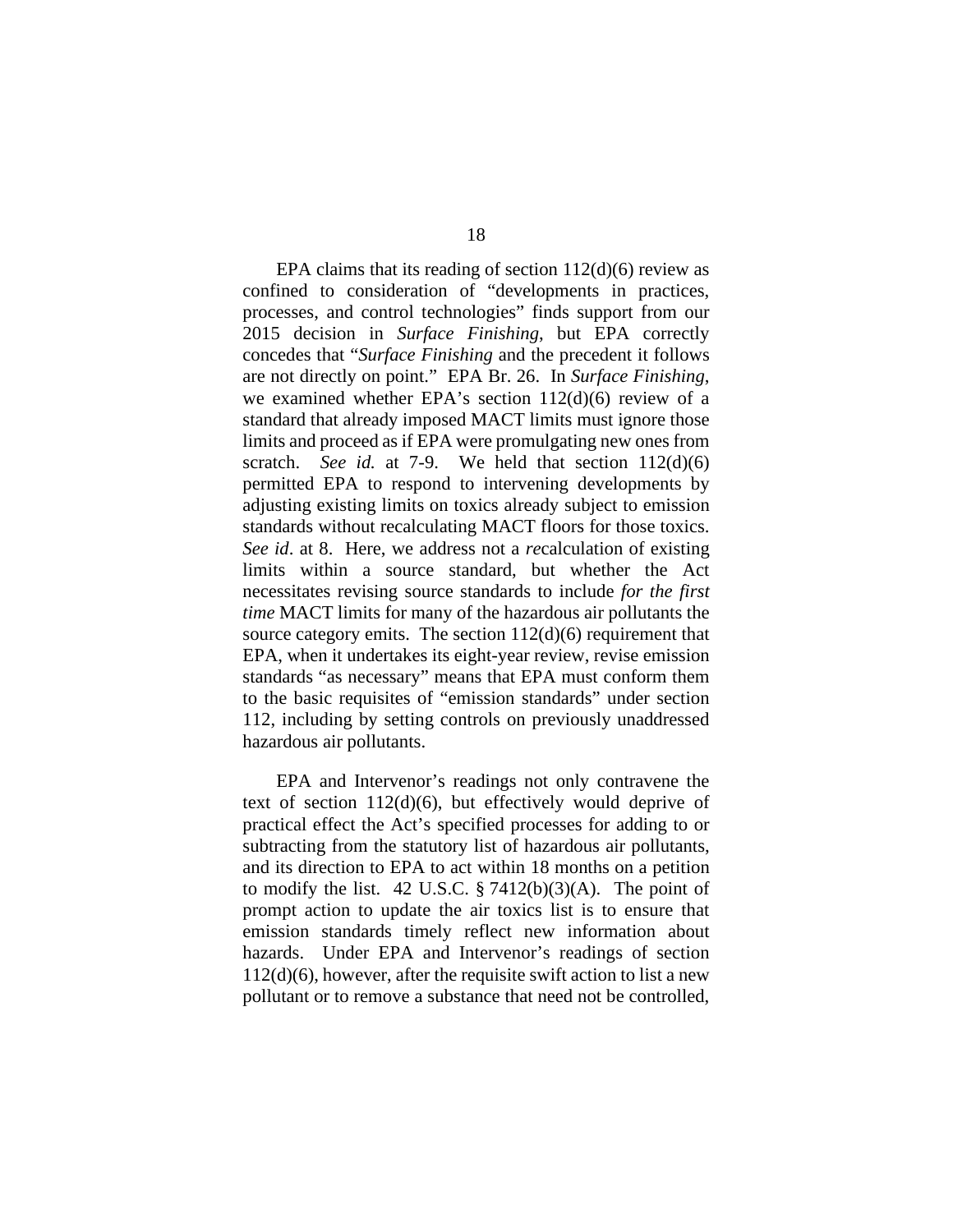the Agency could choose to ignore it indefinitely, even as EPA updates other features of standards governing the very source categories known to emit it. Such a result would contravene Congress' intent.

The statutory text alone suffices to resolve this petition, but we note that Petitioners' reading of section 112(d)(6) is also the only reading that comports with the Act's overall structure and purpose. A principal focus of the 1990 Clean Air Act Amendments was to hasten EPA's regulation of hazardous air pollutants. As already discussed, Congress in the 1990 Amendments specified a series of ambitious deadlines for EPA to promulgate emission standards within a decade—and with a series of intermediate deadlines—for all sources of hazardous air pollutants. It also set a two-year deadline for EPA to promulgate emission standards from scratch for any newly listed source category. *Id*. § 7412(c)(5). And it required compliance with emission standards "as expeditiously as practicable, but in no event later than three years after the effective date of such standard." *Id*. § 7412(i)(3)(A). Section 112(d)(6) review is the sole periodic, ongoing review of emission standards the Act requires. Out of line with Congress's temporal vigilance to compel EPA's prompt promulgation of standards for every source category to limit each air toxic it emits, EPA's reading of the Act to allow but not require the Agency to address previously uncontrolled air toxics during a scheduled section 112(d)(6) review implausibly leaves no statutory prompt for the completion of statutorily deficient controls.

Intervenor, for its part, denies even EPA's claimed authority to opt, in its discretion, to use the occasion of a section  $112(d)(6)$  review to add unlawfully omitted controls on listed air toxics to a source category's existing emission standard. That reading makes no sense. Intervenor does not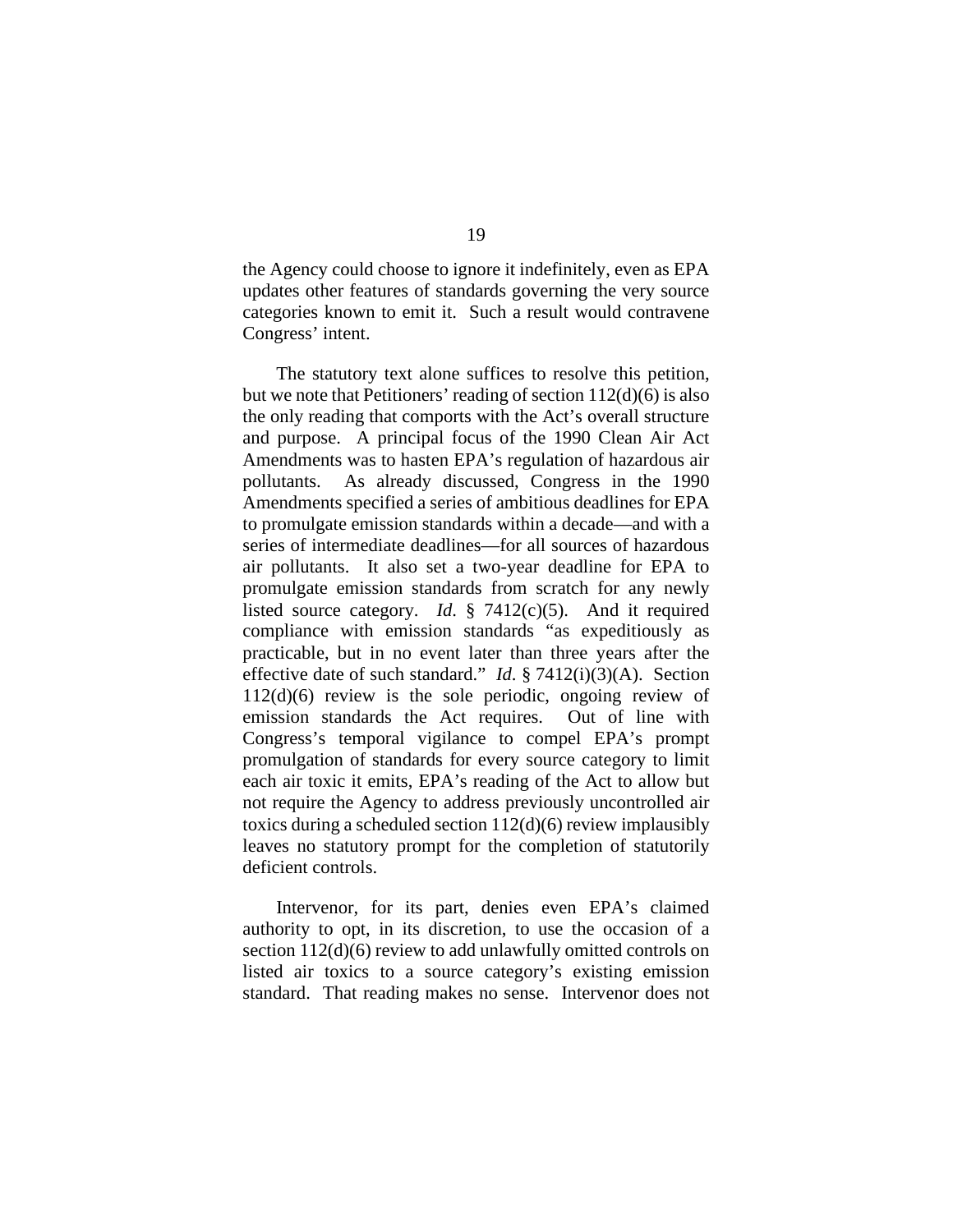deny that EPA has authority separately to promulgate new rules to set the missing emission limits for regulated sources. *See id.*  § 7412(d)(1). Even assuming EPA's reading of section 112(d)(6) were correct, Intervenor points to nothing in the Act that would prevent EPA from opting to promulgate the missing limits together with a section 112(d)(6) review. Indeed, the practical efficiency of fewer rulemakings addressing the same source category's emission standard further supports Petitioners' reading. Congress cannot have intended to require that the Agency, the regulated community, and interested members of the public engage piecemeal with rulemakings amending the same emission standard under section 112(d)(2)- (3) and, separately, under section 112(d)(6). This is further confirmation that the Act is best read to require any underinclusive emission standards be "revised" as "necessary" to comply with section  $112(d)(2)-(3)$  during the eight-yearly review set by section 112(d)(6).

EPA's indefinite deferral of its obligation to address pulp mill combustion sources' unregulated hazardous air pollutants is not excused by what it now describes as "the compressed schedule for this rulemaking" set by the Northern District of California in *Sierra Club v. McCarthy*. 2017 Rule, 82 Fed. Reg. at 47,335. As far back as 2011, EPA had already received full responses from all the pulp and paper manufacturers it queried through its Information Collection Request. EPA represented to the district court in 2015 that it had gathered the needed information and completed "a detailed modeling file of the emissions that occur in each source category" for pulp mill combustion sources. *Sierra Club*, 2016 WL 1055120, at \*5. The district court nonetheless gave it until October 1, 2017 an additional year and a half after that court's March 2016 decision—to complete its section 112(d)(6) review. The adequacy of that timeframe is underscored by EPA's failure to object or, even later, seek additional time to complete the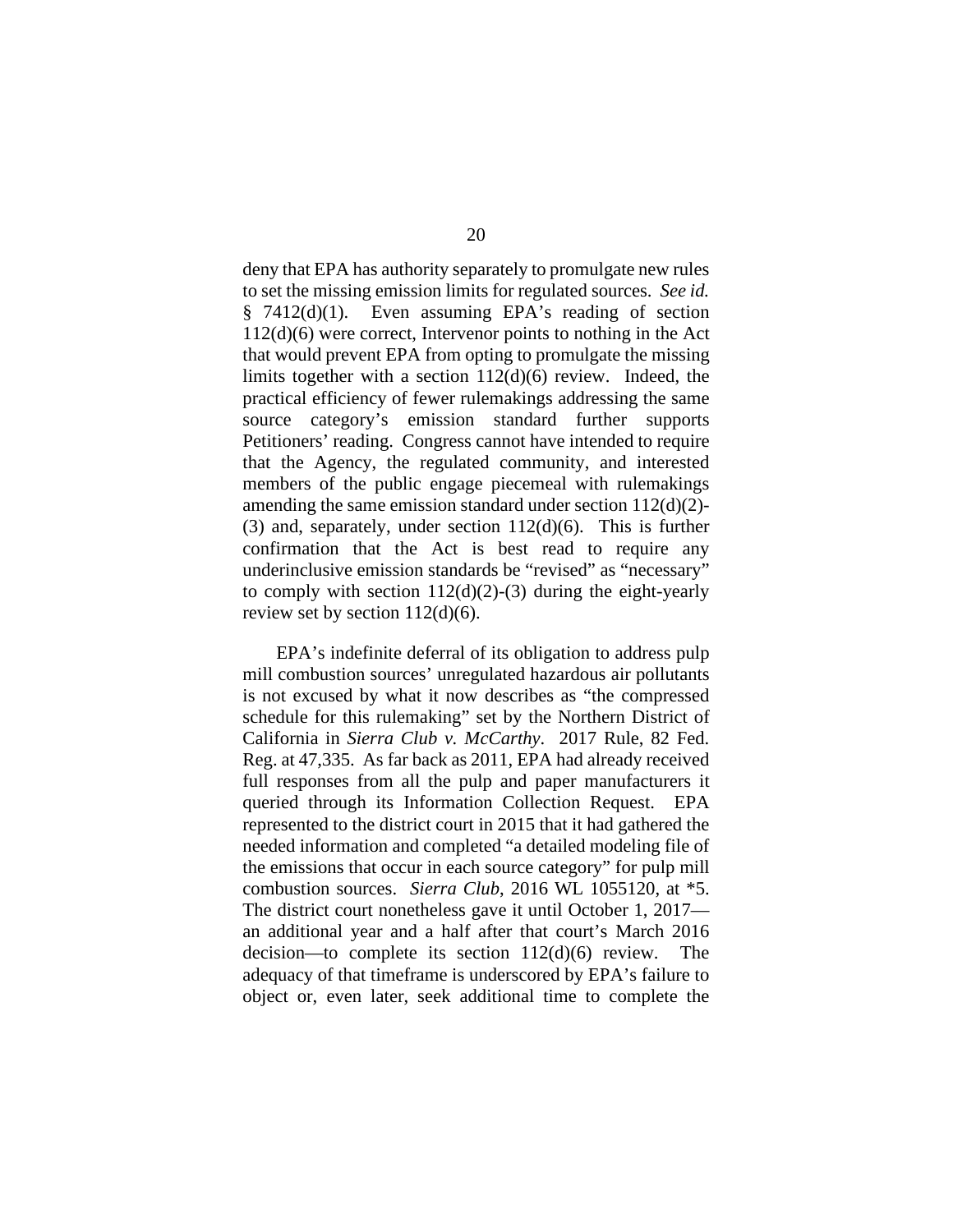revision. And it appears generous indeed against the backdrop of Congress' determination in the 1990 Clean Air Act Amendments that two years was enough time for EPA to collect information and promulgate from scratch standards for 40 categories and subcategories of sources to control almost 200 air toxics they emitted. *See* 42 U.S.C. § 7412(e)(1)(A). Now—almost twenty years after the final statutory deadline for setting emission standards for all hazardous air pollutants emitted by all source categories, and ten years since Sierra Club petitioned for a rulemaking to limit these pollutants from these pulp mill combustion sources—EPA has yet to undertake the requisite steps to comply with its statutory obligation to set the missing limits. The text, structure, and purpose of section 112(d)(6) make clear that Congress placed it as a check against what could otherwise be perpetual deferral of EPA's acknowledged statutory obligation to control all hazardous air pollutants. This case confirms the practical wisdom of that choice.

In order to retain the protection of the existing rule, we remand without vacatur. "Although the MACT floor standards in the [Final] Rule are inadequate to the extent emission standards are not set for all listed HAPs, the rules provide protection from the HAPs for which EPA did establish such standards." *NRDC v. EPA*, 489 F.3d 1364, 1375 (D.C. Cir. 2007).

\* \* \*

For the above reasons, we grant the petition for review of the 2017 Rule and remand without vacatur for EPA to set limits on the remaining hazardous air pollutants emitted by pulp mill combustion sources. We dismiss the petition for review of EPA's denial of reconsideration as moot.

*So ordered.*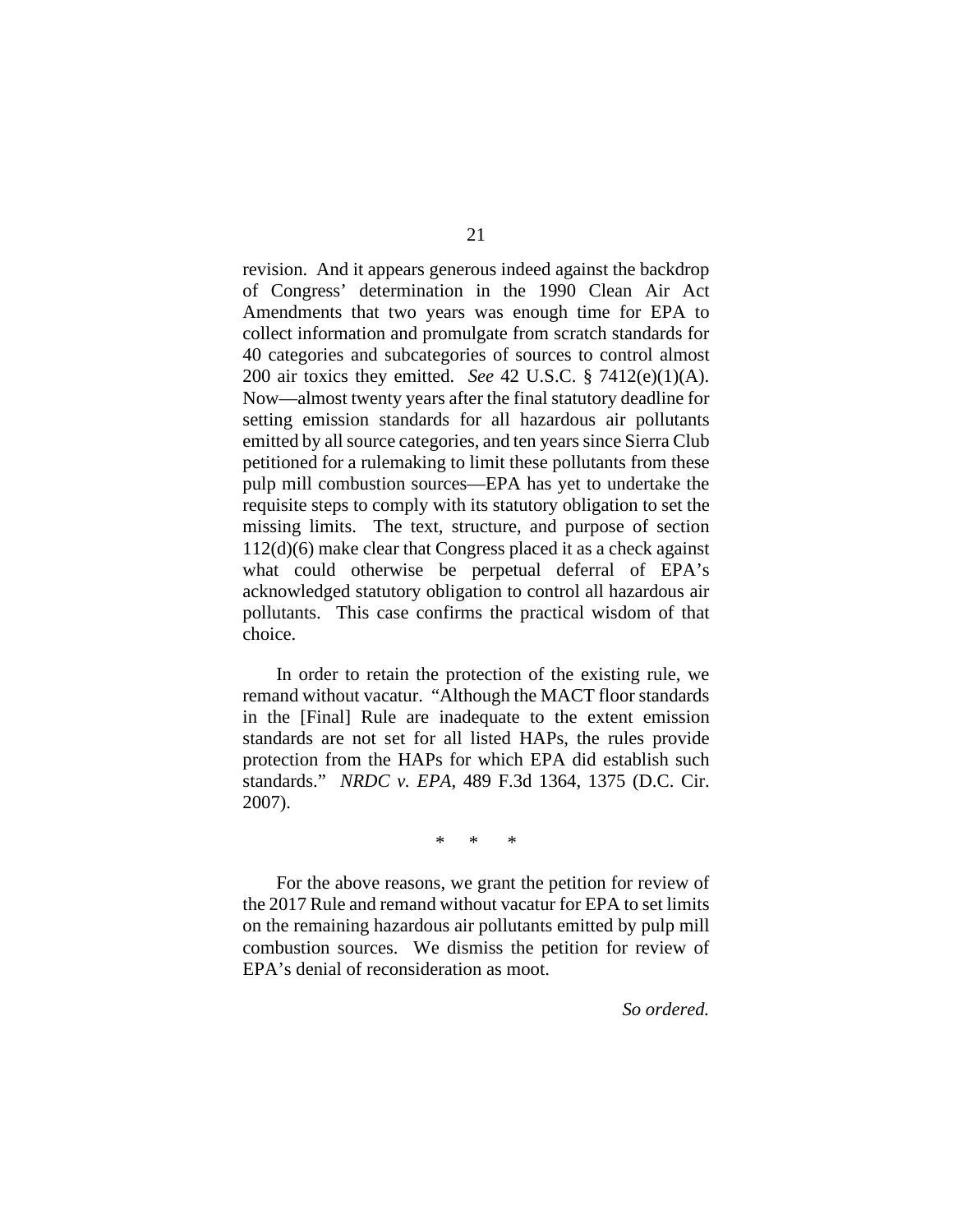SENTELLE, *Senior Circuit Judge*, dissenting: Although Petitioners set forth four issues in their brief, as the majority recognizes, this case is controlled by one issue—that is, what is the scope and meaning of the review-and-revise requirement of section 112(d)(6) of the Clean Air Act. *See* Maj. Op. 14. More specifically, the question is whether the mandate to review and revise the emission standards refers to the whole scheme of regulatory controls required by the Act, thereby requiring EPA to promulgate missing emission standards for listed pollutants during its 112(d)(6) review and revision, or only to those standards that EPA has already promulgated at the time of the review, regardless of whether some listed pollutants are left unregulated. EPA opted for the latter. The majority treats EPA's consideration of the statute as not reasonable, stating "[b]ecause we conclude that the text of the statute unambiguously supports Petitioners' reading, we resolve the case without resort to any deference to EPA under *Chevron, USA, Inc. v. NRDC, Inc.*, 467 U.S. 837 (1984)." *Id.* This is error.

When confronted with this type of statutory interpretation question, the court is constrained by the familiar *Chevron*  doctrine. Under the first prong of *Chevron*, the court must determine whether Congress "has directly spoken to the precise question at issue." *Chevron, USA, Inc. v. NRDC, Inc.*, 467 U.S. 837, 842 (1984). In other words, the question under *Chevron*'s first prong is whether the plain language yields only one possible interpretation or is ambiguous. *See id.* at 842–43. What a court concludes is the best reading of the statute does not satisfy this first prong of *Chevron*. Only a conclusion that there is a single possible interpretation of the statute will suffice to end the inquiry at step one. If the statute is ambiguous, the court proceeds to the second prong of *Chevron*. *See Util. Solid Waste Activities Grp. v. EPA*, 901 F.3d 414, 451 (D.C. Cir. 2018) (Henderson, J., concurring) ("If 'the reality is that [the statute] is ambiguous,' it is our duty to declare it so and proceed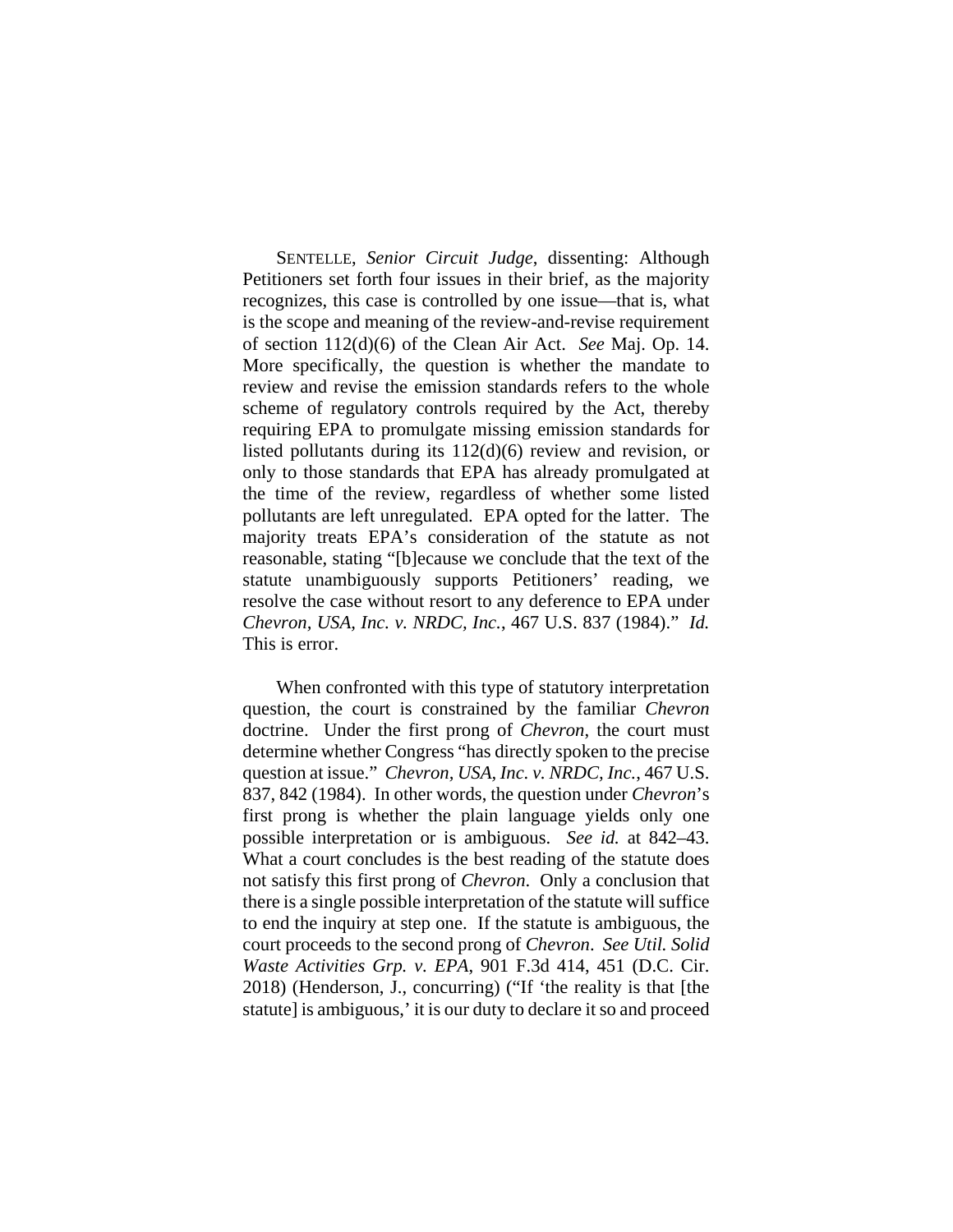to the second step of the *Chevron* analysis." (quoting *AT&T Corp. v. Iowa Utils. Bd.*, 525 U.S. 366, 395 (1999))). That inquiry requires the court to consider whether the agency's interpretation is reasonable. *Chevron, USA, Inc.*, 467 U.S. at 843, 845. If it is, the agency prevails. Again, it does not matter whether the court concludes there is a "better" interpretation. *See Am. Forest & Paper Ass'n v. FERC*, 550 F.3d 1179, 1183 (D.C. Cir. 2008) ("Step two of *Chevron* does not require the best interpretation, only a reasonable one.").

In this case, the statute does not directly address the precise question at issue. As the agency explains, the term "emission standards," despite its susceptibility to being understood as source specific in section  $112(d)(1)$ , is statutorily defined in the Act to refer to toxic-specific, not source-specific, standards. EPA Br. at 28–29. For example, another section of the Act defines the term "emission standards" as "a requirement ... which limits the quantity, rate, or concentration of emissions of air pollutants on a continuous basis, including any requirements relating to the operation or maintenance of a source to assure continuous emission reduction, and any design, equipment, work practice or operational standard promulgated under [the Act]." 42 U.S.C. § 7602(k). The majority concludes that this "generally applicable definition" "do[es] not support [EPA's] contention that an emission standard is a limit on an individual pollutant, as opposed to a regulation governing the set of pollutants emitted by a source category." *See* Maj. Op. 15. But, in concluding so, the majority misses the point. The point is that this definition highlights that the Act is relatively unclear about what the term "emission standards" means. True, in context, section 112(d) might be understood to refer to "emission standards" as the whole collection of standards regulating the emission of pollutants by a particular category as the majority suggests. But because the generally applicable definition appears to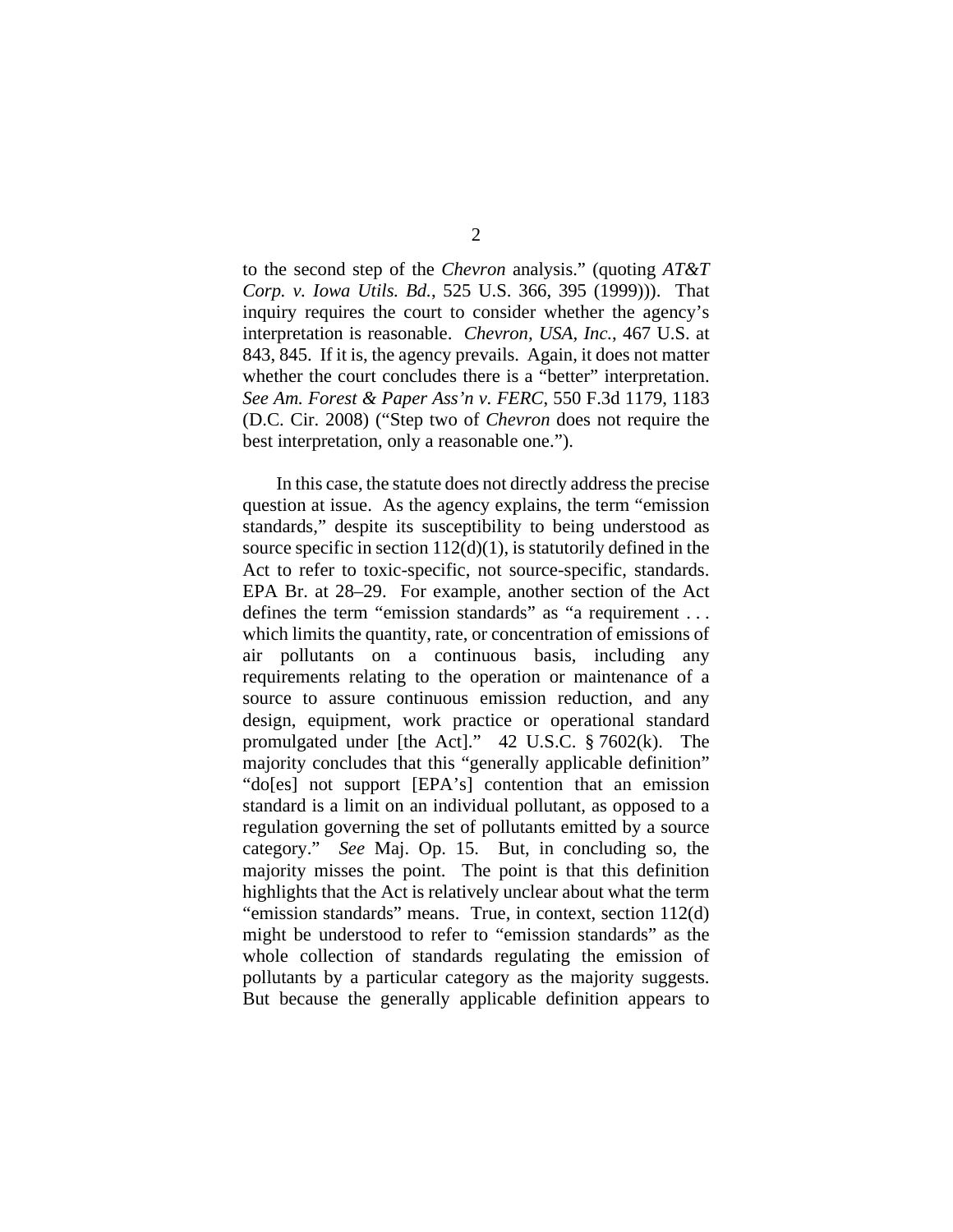define "emission standards" as toxic-specific standards detached from any particular source category, I cannot conclude that section 112(d) unambiguously forecloses EPA's interpretation.

Further, although the majority characterizes the reference to "emission standards" in section  $112(d)(1)$  as a statutory definition of the term, *see* Maj. Op. 15, that particular provision does not contain any explicit definitions at all. In fact, section 112(a) contains definitions specific to that section, but it does not include "emission standards" among them. Moreover, section  $112(d)(6)$  is explicitly aimed towards addressing developments in technology that have occurred in the eight years since the emission standards were promulgated or last reviewed and revised. *See* 42 U.S.C. § 7412(d)(6). Unlike the majority, I conclude that, while section 112(d)(6) does not clearly restrict EPA from addressing missing emission limits during its review and revision, it also does not clearly require EPA to promulgate such missing limits at that time.

In its effort to adopt what it views as the best interpretation of the statute, the majority ignores this ambiguity and the resultant duty to defer to the agency's interpretation. That said, the statute is capable of being understood as the Petitioners and the majority interpret it. Indeed, the fact that the statute is susceptible to both interpretations is precisely why we must defer to the agency's interpretation. To be sure, were I not constrained by *Chevron*, I might agree with the majority's interpretation. Under *Chevron*, however, even were I to agree that the majority's interpretation is "better," that does not matter. To survive review under the *Chevron* standard, an agency's decision needs only to be reasonable. EPA's interpretation is eminently reasonable. As EPA stated, the terms review and revise more naturally refer to something that does exist rather than something that should exist. EPA Br. at